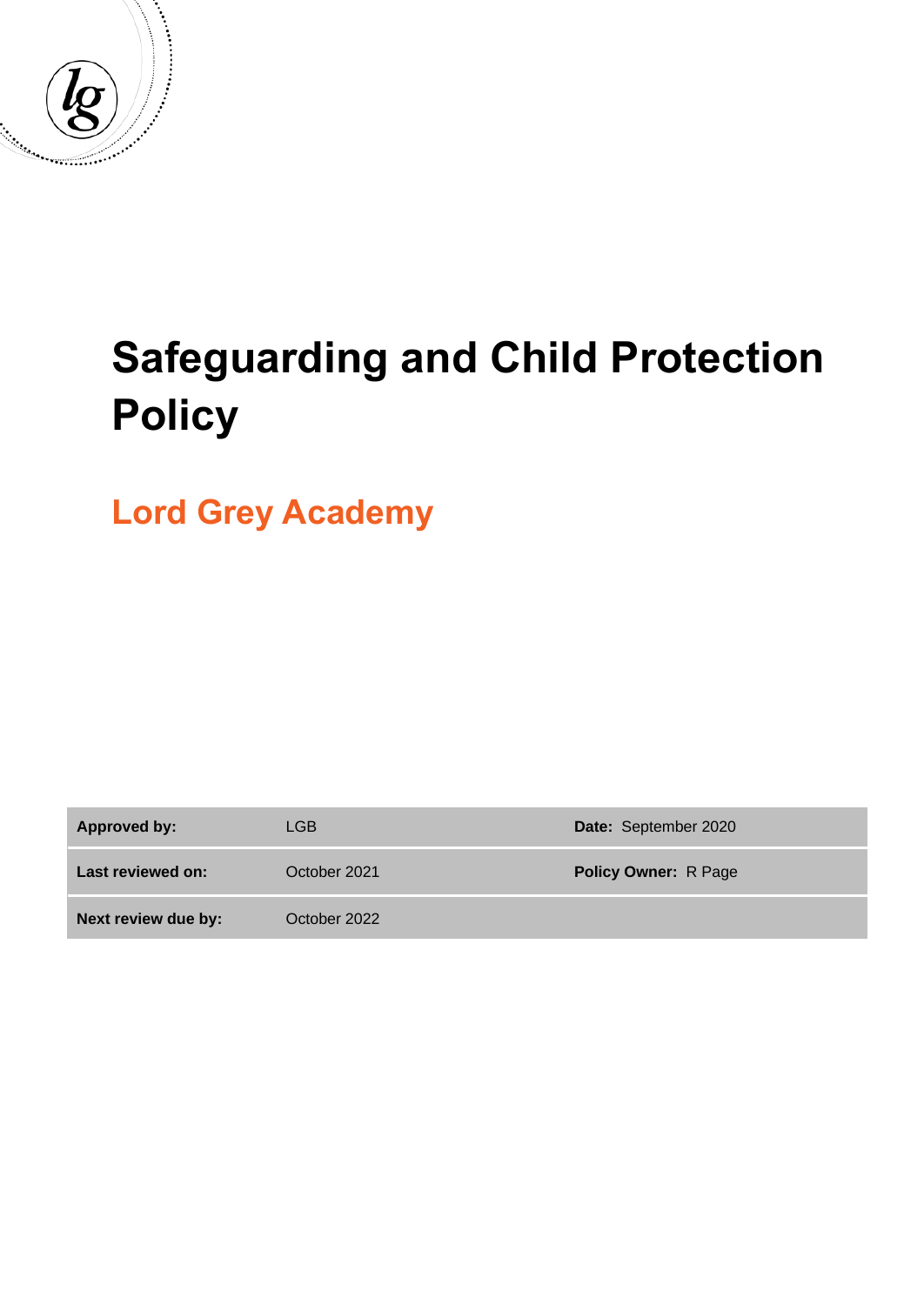# **Contents Page**

| 1.  |                                                                                                                     | Key Contacts Safeguarding and Child Protection                               | $\overline{\mathbf{4}}$ |  |  |  |
|-----|---------------------------------------------------------------------------------------------------------------------|------------------------------------------------------------------------------|-------------------------|--|--|--|
| 2.  |                                                                                                                     | <b>Introduction</b>                                                          | 5                       |  |  |  |
| 3.  |                                                                                                                     | <b>Definitions</b>                                                           | 5                       |  |  |  |
| 4.  |                                                                                                                     | <b>Legislation and Guidance</b>                                              | 6                       |  |  |  |
| 5.  | <b>Guidelines for Dealing with Suspected Abuse (See Appendix 1)</b>                                                 |                                                                              |                         |  |  |  |
|     | 5.1                                                                                                                 | Advice on How to Deal with Disclosure (See Appendix 1)                       |                         |  |  |  |
|     | 5.2                                                                                                                 | When a Young Person Makes an Allegations of Abuse                            |                         |  |  |  |
|     | 5.3                                                                                                                 | When there are Suspicions of Abuse                                           |                         |  |  |  |
|     | Dealing with Allegations Against a Member of Staff (Including all Volunteers,<br>5.4<br>Governors and Supply Staff) |                                                                              |                         |  |  |  |
| 6.  |                                                                                                                     | <b>Training</b><br>8                                                         |                         |  |  |  |
|     | 6.1                                                                                                                 | <b>All Staff</b>                                                             |                         |  |  |  |
|     | 6.2                                                                                                                 | Training                                                                     |                         |  |  |  |
|     | 6.3                                                                                                                 | <b>External Agencies</b>                                                     |                         |  |  |  |
|     | 6.4                                                                                                                 | <b>Designated Safeguarding Lead</b>                                          |                         |  |  |  |
|     | 6.5                                                                                                                 | <b>Students</b>                                                              |                         |  |  |  |
|     | 6.6                                                                                                                 | Support                                                                      |                         |  |  |  |
|     | 6.7                                                                                                                 | All Staff Roles and Responsibilities                                         |                         |  |  |  |
|     | 6.8                                                                                                                 | Safeguarding Team Roles and Responsibilities                                 |                         |  |  |  |
|     | 6.9                                                                                                                 | Designated Child Protection Administration Assistant Role and Responsibility |                         |  |  |  |
|     | 6.10                                                                                                                | Designated Safeguarding Lead Role and Responsibility                         |                         |  |  |  |
|     | 6.11                                                                                                                | <b>Principal Role and Responsibility</b>                                     |                         |  |  |  |
|     | 6.12                                                                                                                | Leadership Team Roles and Responsibilities                                   |                         |  |  |  |
|     | 6.13                                                                                                                | Supported Work Experience Extended Placements (SWEEP) and Off Site           |                         |  |  |  |
|     |                                                                                                                     | <b>Workers for Work Placements</b>                                           |                         |  |  |  |
| 7.  |                                                                                                                     | <b>Records and Monitoring</b>                                                | 13                      |  |  |  |
| 8.  |                                                                                                                     | Definitions and Indicators of Abuse and Neglect (See Appendix 2)             | 13                      |  |  |  |
|     | 8.1                                                                                                                 | <b>Children's Social Behaviour</b>                                           |                         |  |  |  |
|     | 8.2                                                                                                                 | <b>Physical Abuse</b>                                                        |                         |  |  |  |
|     | 8.3                                                                                                                 | <b>Sexual Abuse</b>                                                          |                         |  |  |  |
|     | 8.4                                                                                                                 | Child Sexual Exploitation (CSE) and Child Criminal Exploitation (CCE)        |                         |  |  |  |
|     | 8.5                                                                                                                 | Sexual Abuse by Young People                                                 |                         |  |  |  |
|     | 8.6                                                                                                                 | Peer on Peer abuse                                                           |                         |  |  |  |
|     | 8.7                                                                                                                 | Harmful Sexual Behaviours (HSB)                                              |                         |  |  |  |
|     | 8.8                                                                                                                 | <b>Emotional Abuse</b>                                                       |                         |  |  |  |
|     | 8.9                                                                                                                 | <b>Neglect</b>                                                               |                         |  |  |  |
| 9.  |                                                                                                                     | <b>Guidelines for Dealing with Self Harm</b>                                 | 19                      |  |  |  |
|     | 9.1                                                                                                                 | What to do if as a Staff Member you Discover that a Student may be Self      |                         |  |  |  |
|     |                                                                                                                     | Harming (See Appendix 3)                                                     |                         |  |  |  |
| 10. |                                                                                                                     | <b>Other Issues</b>                                                          | 20                      |  |  |  |
|     |                                                                                                                     | 10.1 Honour Based Abuse (HBA) Including Female Genital Mutilation (FGM),     |                         |  |  |  |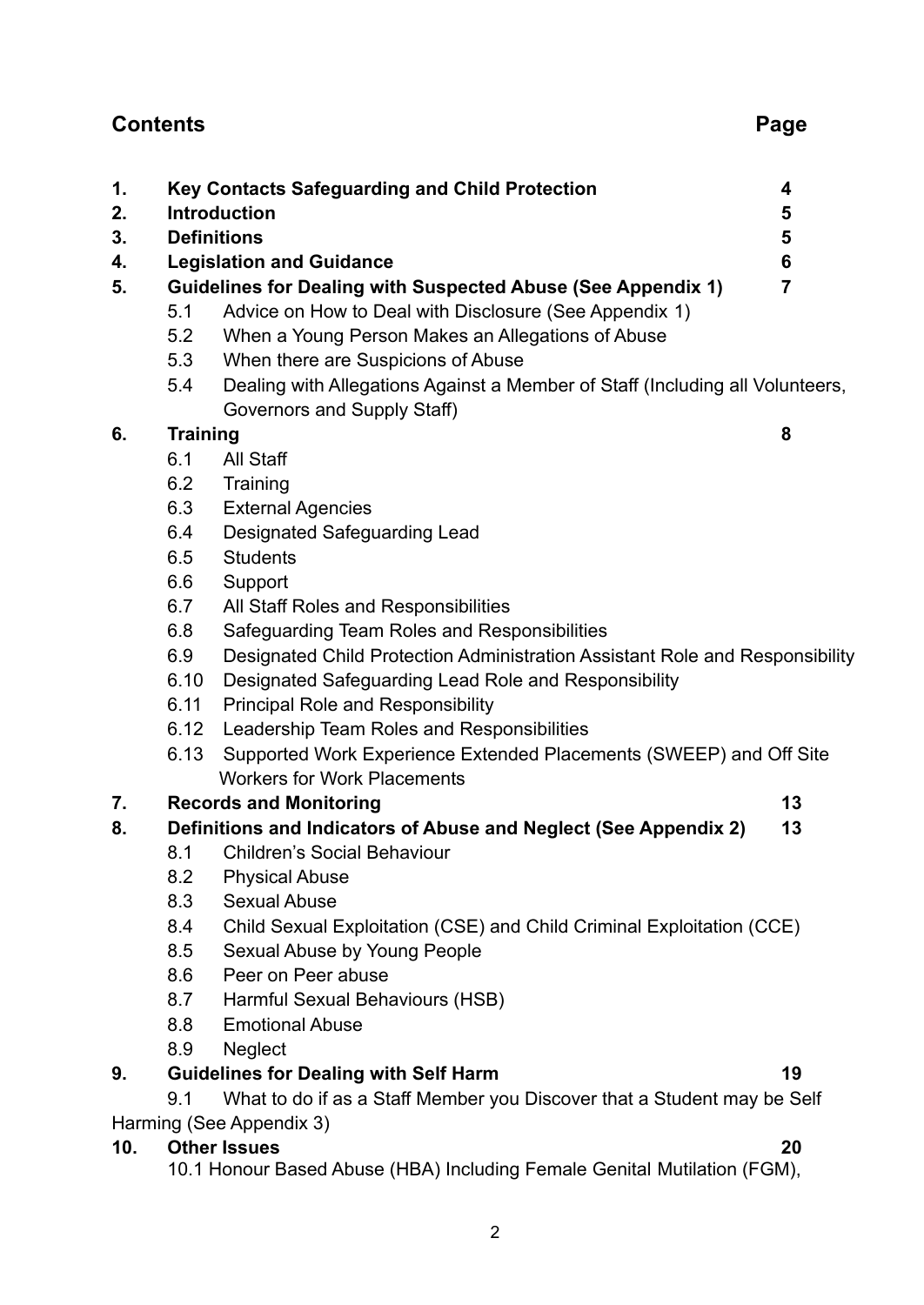Forced Marriage and Breast Ironing

- 10.2 Lockdown Procedure
- 10.3 Depression and Mental Health Issues
- 10.4 Eating Disorders
- 10.5 Alcohol and Drugs
- 10.6 County Lines
- 10.7 Domestic Abuse
- 10.8 Fabricated/Induced Illness
- 10.9 Child Trafficking
- 10.10 Substance Misuse and Child Protection
- 10.11 Children of Substance Misusing Parents/Carers/Guardians
- 10.12 Children with Family Members in Prison
- 10.13 Prevent
- 10.14 Children with a Social Worker
- 10.15 Up Skirting
- 10.16 Complaints and Allegations made Against Staff, including Governors, Volunteers, Supply Teachers and Agency Staff
- 10.17 Online Safety and Social Media
- 10.18 Children Missing in Education
- 10.19 Concealed Pregnancy
- 10.20 Children with special educational news or disabilities (SEND)

| 11. Whistleblowing                                       | 29 |
|----------------------------------------------------------|----|
| 12. Key Contacts                                         | 29 |
| 13. Changes Log                                          | 30 |
| 14. Spontaneous Disclosure to Member of Staff Appendix 1 | 31 |
| 15. Concern of Suspected Abuse Appendix 2                | 32 |
| 16. Students Who Self Harm Appendix 3                    | 33 |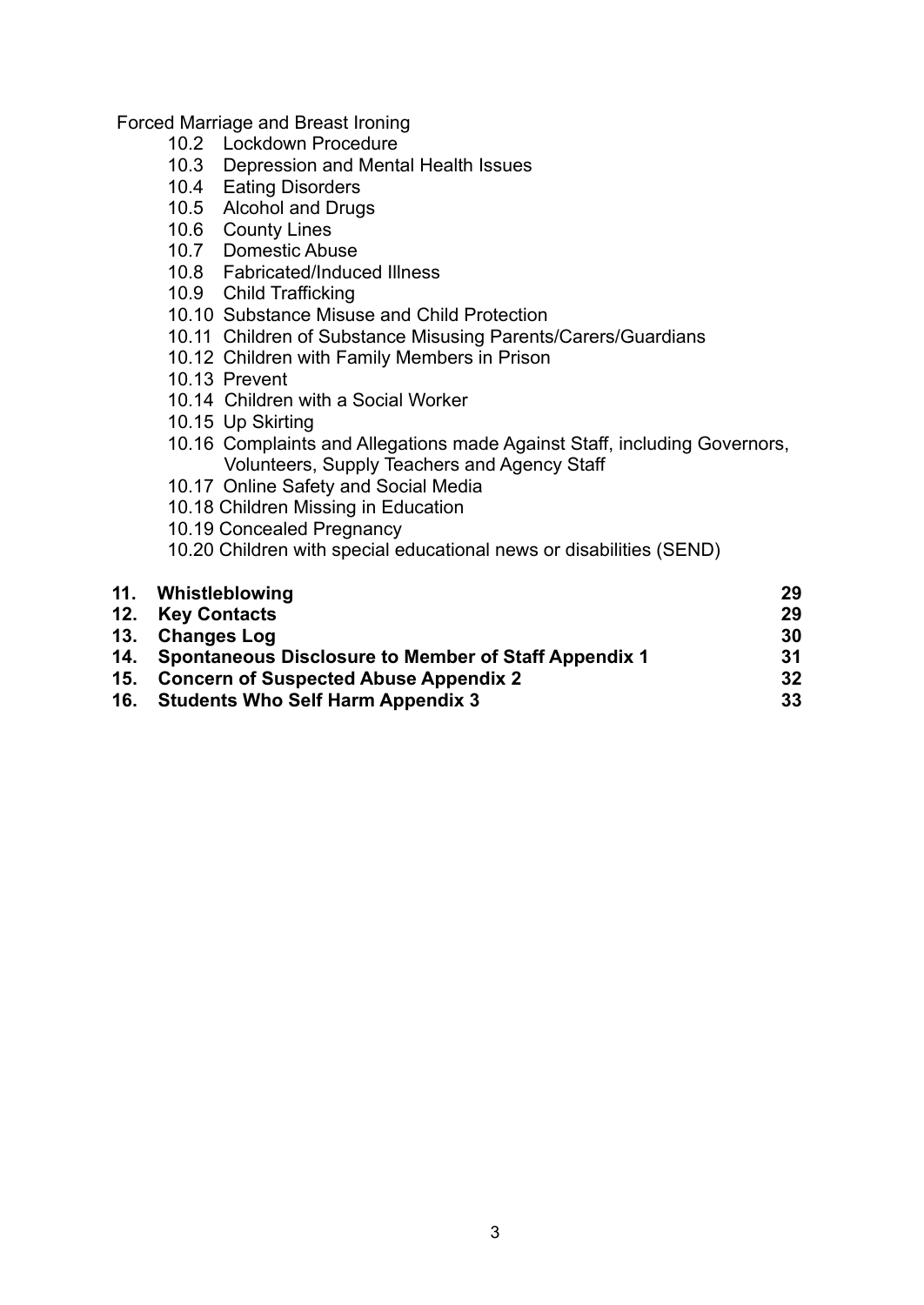# **1. Key Contacts Safeguarding and Child Protection**

| Name - Role                                                              | <b>Content details</b>                          |  |  |
|--------------------------------------------------------------------------|-------------------------------------------------|--|--|
| <b>Jim Parker</b>                                                        | 01908 626113 jim.parker@lordgrey.org.uk         |  |  |
| <b>Executive Principal (Recruitment)</b>                                 |                                                 |  |  |
| Samantha Satyanadhan                                                     | 01908 626113                                    |  |  |
| Associate Principal                                                      | samantha.satyanadhan@lordgrey.org.uk            |  |  |
| <b>Rob Page</b><br>Vice Principal and Designated Safeguarding Lead (DSL) | 01908 626112 rob.page@lordgrey.org.uk           |  |  |
| (Prevent, CSE, FGM, Recruitment, On-line Safety)                         |                                                 |  |  |
| <b>Sally Cass</b>                                                        |                                                 |  |  |
| <b>Assistant Vice Principal</b>                                          |                                                 |  |  |
| Deputy Designated Safeguarding Lead (DDSL)                               | 01908 626128 sally.cass@lordgrey.org.uk         |  |  |
| <b>SEND Coordinator</b>                                                  |                                                 |  |  |
| <b>Sharon Power</b>                                                      | sharon.power@lordgrey.org.uk                    |  |  |
| <b>Tove Trust LGB Safeguarding Lead</b>                                  |                                                 |  |  |
| <b>Safeguarding Team</b>                                                 |                                                 |  |  |
| <b>Shelly Piggott</b>                                                    | 01908 626112 shelly.piggott@lordgrey.org.uk     |  |  |
| Pastoral Administrator                                                   |                                                 |  |  |
| <b>Joanne Jabble</b>                                                     | 01908 626141 joanne.jabble@lordgrey.org.uk      |  |  |
| <b>Safeguarding Officer</b>                                              |                                                 |  |  |
| <b>Jess Britton</b>                                                      | 01908 626153 jess.britton@lordgrey.org.uk       |  |  |
| Health and Welfare Officer (FGM)                                         |                                                 |  |  |
| <b>Charlotte Carron</b><br><b>Academy Counsellor</b>                     | 01908 626135 charlotte.carron@lordgrey.org.uk   |  |  |
| <b>Sarah McVeigh</b>                                                     |                                                 |  |  |
| Attendance Officer (Attendance, CMIE)                                    | 01908 626167 sarah.mcveigh@lordgrey.org.uk      |  |  |
| <b>Alex Harrison</b>                                                     |                                                 |  |  |
| <b>Learning Support Advisor (CSE)</b>                                    | 01908 626172 alex.harrison@lordgrey.org.uk      |  |  |
| <b>Alison Butterfield</b>                                                | 01908 626195 Alison.butterfield@lordarev.org.uk |  |  |
| Head of Year 12                                                          |                                                 |  |  |
| <b>Becky Reynolds</b>                                                    |                                                 |  |  |
| Mental Health & Wellbeing, Designated Lead for Looked                    | 01908 626121 rebecca.reynolds@lordgrey.org.uk   |  |  |
| After Children (LAC)                                                     |                                                 |  |  |
| <b>Jason Darvall</b>                                                     | 01908 626162 jason.darvall@lordgrey.org.uk      |  |  |
| Head of Sixth Form<br><b>Mary McAllister</b>                             |                                                 |  |  |
| <b>LSU Manager</b>                                                       | 01908 626177 mary.mcallister@lordgrey.org.uk    |  |  |
| <b>Gina Johnson</b>                                                      |                                                 |  |  |
| Ethos Team Leader                                                        | 01908 626113 Gina.johnson@lordgrey.org.uk       |  |  |
| <b>Kate Hall</b>                                                         |                                                 |  |  |
| <b>Ethos Parent Support Advisor</b>                                      | 01908 626113 kate.hall@lordgrey.org.uk          |  |  |
| <b>Debbie Nicholls</b>                                                   | 01908 626177 debbie.nicholls@lordgrev.org.uk    |  |  |
| <b>Learning Support Advisor</b>                                          |                                                 |  |  |
| <b>Tracy Smith</b>                                                       | 01908 626120 tracy.smith@lordgrey.org.uk        |  |  |
| Registrar                                                                |                                                 |  |  |
| <b>Rebecca Burton</b>                                                    | 01908 626176 rebecca.burton@lordgrey.org.uk     |  |  |
| <b>Student Services Administrator</b>                                    |                                                 |  |  |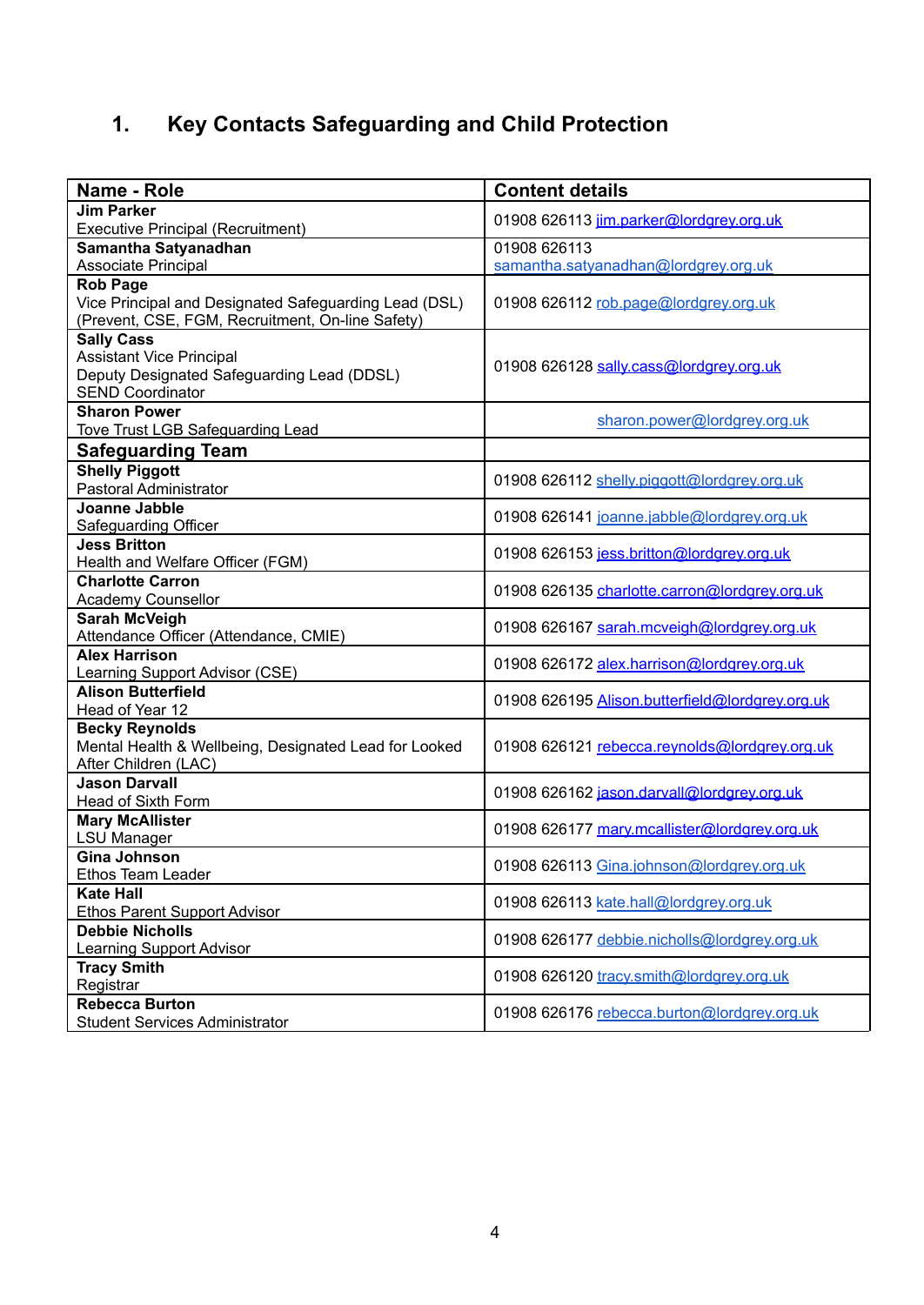# **2. Introduction**

# **Safeguarding Statement of Intent**

Safeguarding is everybody's business; Lord Grey Academy is committed to ensuring that all our children and young people are safe and feel safe; that children, parents/carers and staff are able to talk about any safeguarding concerns and feel assured that they will be listened to; and that all staff and volunteers are aware of and implement safeguarding procedures and guidance, including what to do if they suspect a child or young person may be experiencing, or be at risk of, harm.

Safeguarding of children is a 'golden thread' that permeates every aspect of the work of Lord Grey Academy staff; it is the overarching principle that students should be safe whilst at the academy. This is true for physical, emotional and online safety. Students should be safe within the academy fence, safe within day to day contact with adults, and safe around peers. This policy outlines ways in which the academy puts this into place. Safeguarding is day to day safety at all levels – from the low level (e.g. walking sensibly on stairs) to the very high level (something which needs Child Protection intervention).

Child Protection (CP) is at the very sharp end of safeguarding. Lord Grey Academy recognises its responsibility to respond appropriately to this concern. Evidence shows that happy, healthy and safe children participate more fully in lessons and therefore learn more effectively.

Lord Grey Academy is required to have a policy on reporting issues of abuse and to appoint a designated safeguarding lead to oversee all child protection allegations.

This policy applies to all staff, governors and volunteers working within the academy. This policy enshrines the principles and guidance within 'Keeping Children Safe in Education' September 2021.

# **3. Definitions**

**Safeguarding** is protecting children from maltreatment; preventing the impairment of mental **and/or** physical health or development; ensuring that children are growing up in circumstances consistent with the provision of safe and effective care and taking action to enable all children to have the best outcomes. Working Together to Safeguard Children 2021. [KCSIE](https://www.gov.uk/government/publications/keeping-children-safe-in-education--2) 2021

**Child protection** is a part of safeguarding and promoting welfare. This refers to activity that is undertaken to protect specific children who are suffering or likely to suffer significant harm.

Lord Grey Academy shares the objectives of the Milton Keynes Safeguarding Children Partnership (MKSCP) to help keep children and young people safe by:

- Providing a safe environment for young people to learn in education settings
- Identifying children and young people who are suffering or likely to suffer significant harm, and take appropriate action with the aim of making sure they are kept safe at both home and in academy
- Preventing unsuitable people working with children and young people
- Promoting safe practice and challenging poor and unsafe practice
- Identifying instances in which there are grounds for concern about a child's welfare and initiate/take appropriate action to keep them safe
- Promoting an effective partnership amongst all those involved with providing services for children.

The purpose of this policy is to ensure that there are clear procedures and lines of communication to support the achievement of these objectives. This document covers the procedure for dealing with suspicions or allegations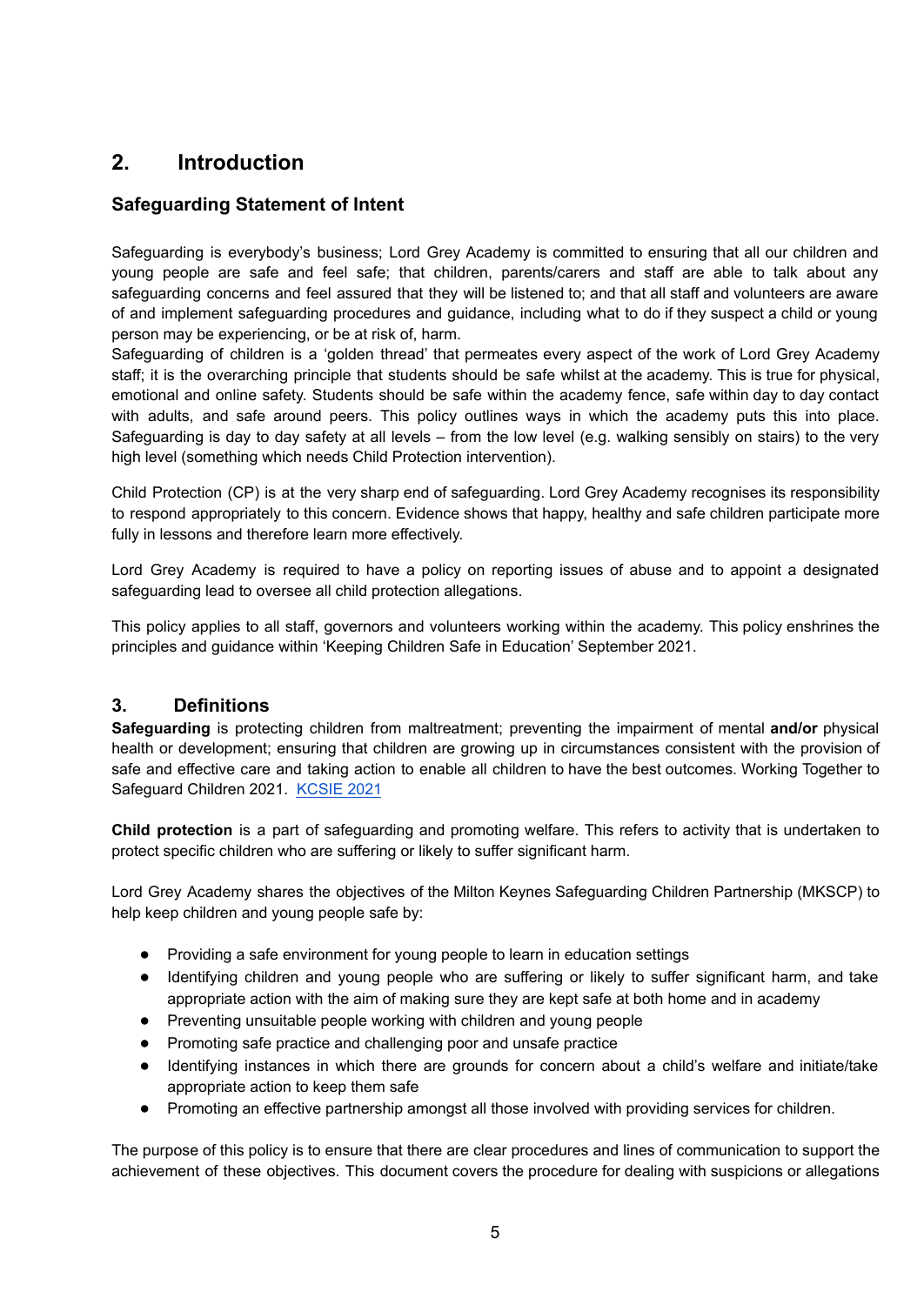of child abuse. These procedures are intended to work alongside the MKSP procedures. The academy has a duty to act if there is a cause for concern and to notify the appropriate agencies so that they can investigate and take any necessary action. The Children Act 1989 defines a child as a person under the age of 18 years. It is not the responsibility of academy staff to investigate suspected abuse, as this is a matter for social care, the police and/or NSPCC. The role of staff is to identify any alleged/potential abuse and to refer this to the designated member of staff who will in turn refer to the appropriate authorities, so that they can investigate and take action.

The academy recognises that in the day-to-day nature of contact with students, staff are well placed to observe the outward signs of abuse. The academy will therefore:

- Create an atmosphere where students feel secure, are listened to and valued
- Ensure students know they have a range of adults whom they can approach for help
- Include opportunities in the Personal, Social and Health Education curriculum, for students to develop the skills they need to recognise and stay safe from abuse.

#### **4. Legislation and Guidance**

This policy is reviewed on an annual basis. In September safeguarding updates are made to ensure that staff awareness remains high and that information remains informative, relevant, and accessible and highlights any areas requiring further development.

It reflects the academy's statutory responsibilities and takes account of national guidance and local procedures as follows:

#### **Keeping Children Safe in Education, 2021**

[KCSIE](https://www.gov.uk/government/publications/keeping-children-safe-in-education--2) 2021

#### **Working together to safeguard children 2018**

Working together to [safeguard](https://www.gov.uk/government/publications/working-together-to-safeguard-children--2) children - GOV.UK

#### **MK Safeguarding Children Board's multi-agency procedures**

[Inter-Agency](http://www.mkscb.org/policy-procedures/) Policy & Procedures

#### **Keeping Children Safe in Education 2021 guidance incorporates:**

- What academy staff should know and do
- The role of the academy
- The role of academy staff
- What academy staff need to know
- What academy staff should look out for
- What academy staff should do if they have concerns about a child
- Types of abuse and neglect
- Specific safequarding issues
- Managing allegations and concerns about teachers and other staff including supply
- and volunteers.
- Further information on Child Sexual Exploitation (CSE) Child Criminal Exploitation, and Child on Child sexual violence and harassment (Peer on Peer abuse)
- Preventing radicalisation (Prevent Duty).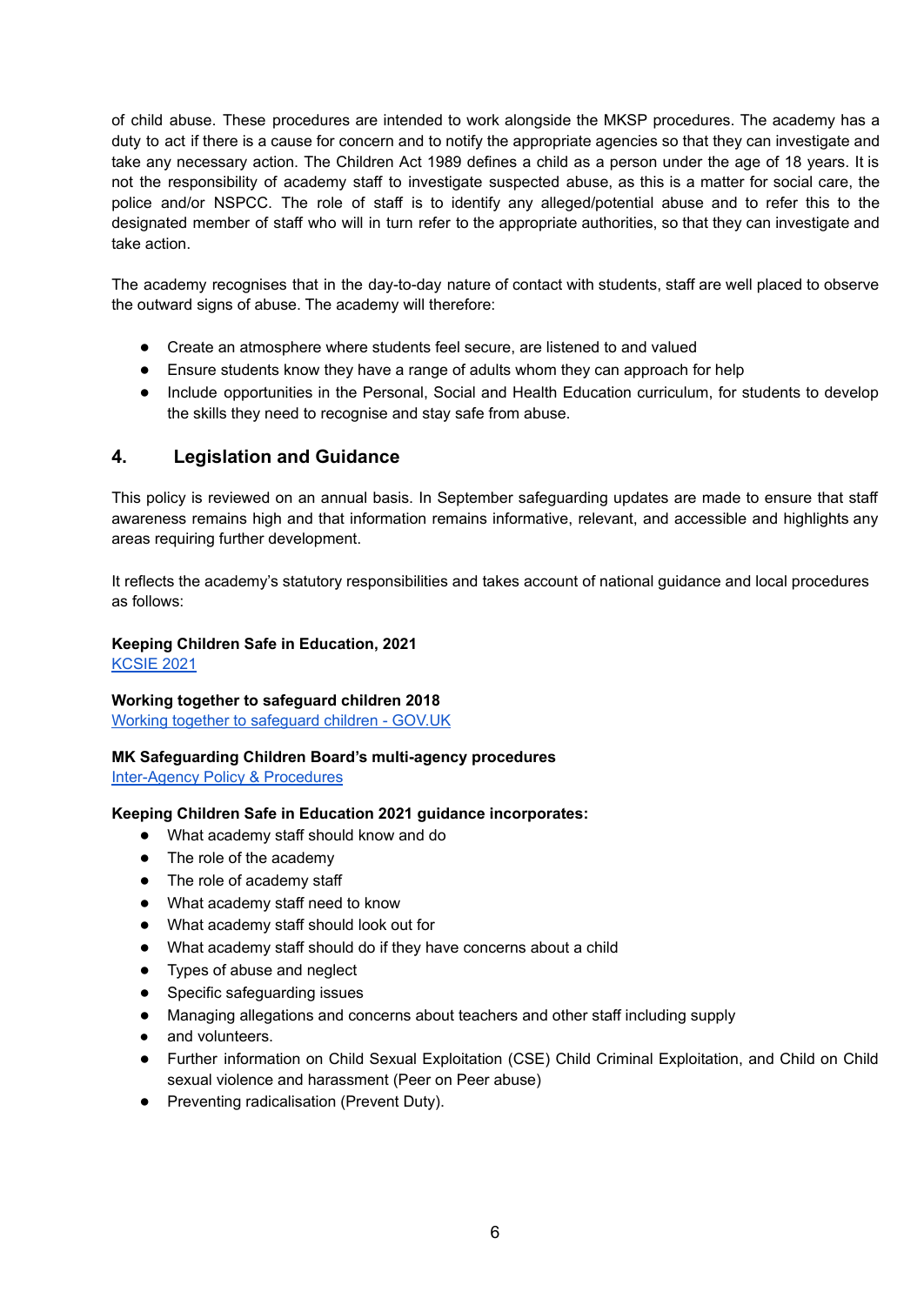# **Inspection Framework**

Lord Grey Academy notes the guidance on standards and expectations for safeguarding children published by Ofsted and aims to achieve these. This includes the inspection framework September 2019. <https://www.gov.uk/government/publications/education-inspection-framework/education-inspection-framework>

# **Local Child Protection Procedures**

Lord Grey Academy is aware of, and compliant with, multi-agency child protection procedures that have been agreed locally through Milton Keynes Safeguarding Children Partnership (MKSP) also known as MKTogether and which are based on the statutory guidance Working Together to Safeguard Children 2018.

# **Milton Keynes Safeguarding Partnership Procedures**

We will follow the procedures set out in the Milton Keynes Local Safeguarding Children Partnership Inter-Agency Procedures. A copy of these procedures can be found on the MKSP website. [Inter-Agency](http://www.mkscb.org/policy-procedures/) Policy & [Procedures](http://www.mkscb.org/policy-procedures/)

Academies are not investigating agencies and it is essential that child protection issues are addressed through agreed procedures, however academies continue to play a role after referral and need to develop strong links with partner agencies, particularly Children's Social Care, via the Multi Agency Safeguarding Hub (MASH).

Lord Grey Academy recognises the importance of multi-agency working and will ensure that staff are able to attend or appropriately contribute to all relevant meetings including Family Support (Child in Need) Meetings; Child Protection Conferences, Core Groups and Strategy Meetings.

# **Key Documents**

A number of local and national documents and legislation impact upon practice and have been consulted for the development of this policy. The link below provides access to the most up to date legislation and guidance. It is **Keeping Children Safe in Education 2021** and on page 94-9, it provides links to all statutory and non-statutory guidance. **Part 1** is essential reading for all staff. See link: [KCSIE](https://www.gov.uk/government/publications/keeping-children-safe-in-education--2) 2021

# **5. Guidelines for Dealing with Suspected Abuse (see Appendix 1)**

# **5.1. Advice on how to deal with a disclosure (see Appendix 1)**

- All complaints, disclosures and concerns must be reported in the first instance to a member of the Safeguarding Team (ST). This must be done as soon as possible
- In the absence of a member of the ST all concerns should be reported to the DSL. In his absence, any member of the Leadership Team (LT).
- If, for any reason, none of the above staff are available the individual staff member must maintain personal responsibility and ensure that concerns are referred to the appropriate services (MASH) see Key contacts section 15.
- Young people who allege abuse including self-harm should be treated seriously. All staff should be able to reassure victims that they are being taken seriously, and that they will be supported and kept safe. A victim should never be given the impression that they are creating a problem by reporting abuse, sexual violence or sexual harassment. Nor should a victim ever be made to feel ashamed for making a report.
- It is recognised that abuse and self-abuse of young people may be physical, emotional, sexual and/or due to neglect.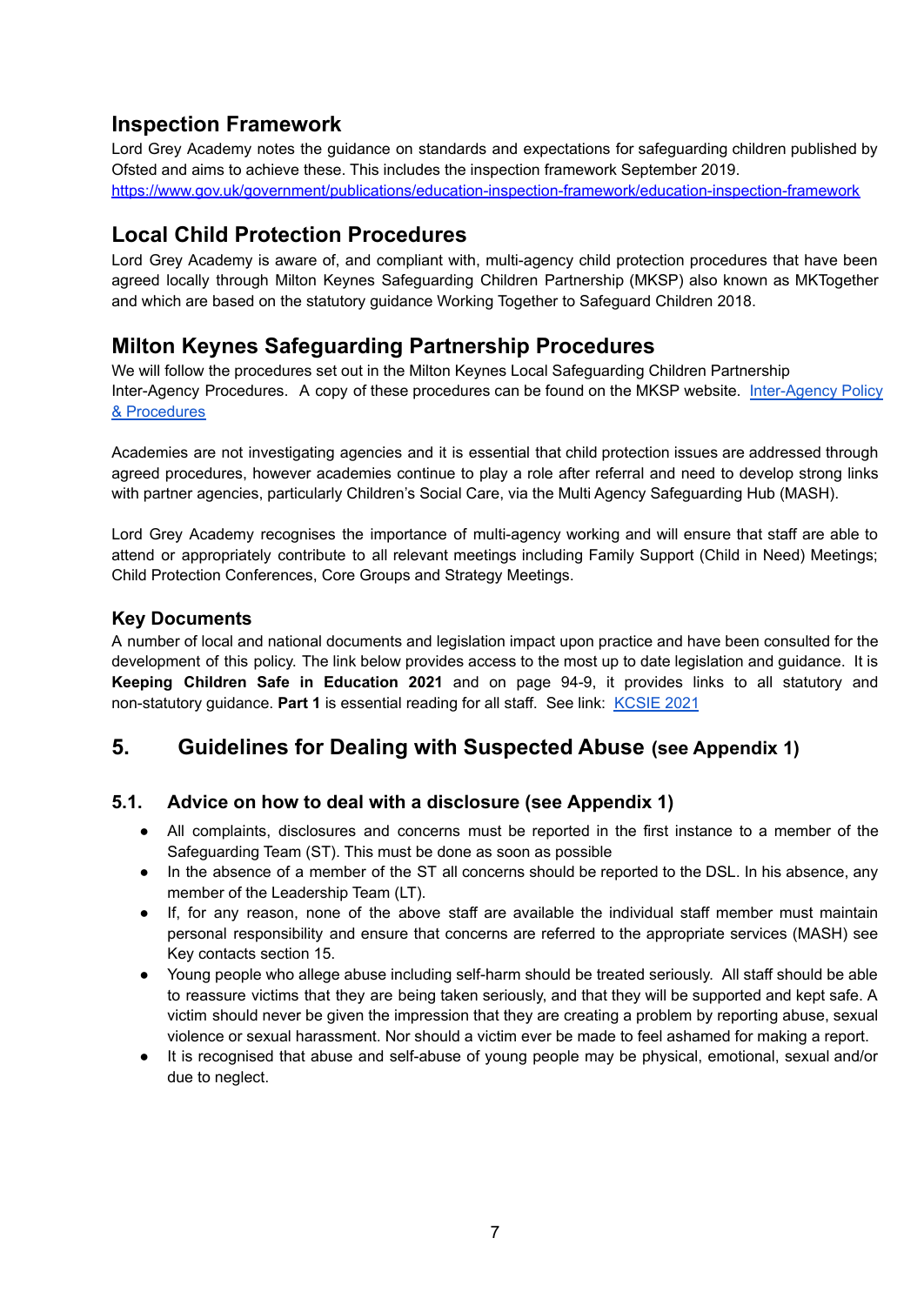# **5.2. When a young person makes an allegation of abuse the member of staff who receives it must:**

- Make it clear to students that complete confidentiality cannot be made. **Do not promise to keep it a secret.** Warn the student that this information will need to be passed on
- Not conduct a formal interview. Ensure questions are kept to the minimum necessary to understand what is being alleged. Leading questions should be avoided as these can cause problems for subsequent investigation and any court proceedings. Record the young person's account, as close to verbatim as possible. The written account needs to be signed by the member of staff who received the allegation and the young person who has made the disclosure.
- Report the incident to a member of the ST as soon as possible and assist in documentation of the incident.

#### **5.3. When there are suspicions of abuse the staff member must:**

- Discuss concerns with a member of the designated ST, carefully giving an explanation of the reasons behind these
- Assist in any record keeping and documentation on CPOMS of suspicions.

# **5.4. Dealing with allegations against a member of staff (Including all volunteers, governors and supply staff)**

- Any suspicion, allegation or actual abuse by any \*person, must be reported to the DSL and Principal as soon as possible, where the member of staff or volunteer has:
	- behaved in a way that has harmed a child, or may have harmed a child;
	- possibly committed a criminal offence against or related to a child;
	- behaved towards a child or children in a way that indicates he or she may pose a risk of harm to children; or
	- behaved or may have behaved in a way that indicates they may not be suitable to work with children.
- The Principal or DSL on all occasions will discuss the content of the allegation with the LA Lead Designated Officer for Child Protection (LADO), or in their absence the Principal Education Welfare Officer without delay
- If the allegation made to a member of staff concerns the Principal, the person receiving the allegation will immediately inform the Chair of LGB who will consult as above, without notifying the Principal first.
- The academy will follow the Lord Grey Academy policy for managing allegations against staff.

(\*Person could be anyone working in the school or a college that provides education for children under 18 years of age, including supply teachers, volunteers and contractors.)

Before contacting the LADO, Lord Grey Academy will conduct basic enquiries in line with local procedures to establish the facts to help them determine whether there is any foundation to the allegation, being careful not to jeopardise any future police investigation.

The LADO's role is not to investigate the allegation, but to ensure that an appropriate investigation is carried out, whether that is by the police, children's social care, the school or college, or a combination of these.

# **6. Training**

All staff who work with young people need to ensure that they have an understanding of CP issues. Through education and development, personnel will recognise the signs and symptoms of abuse and keep up to date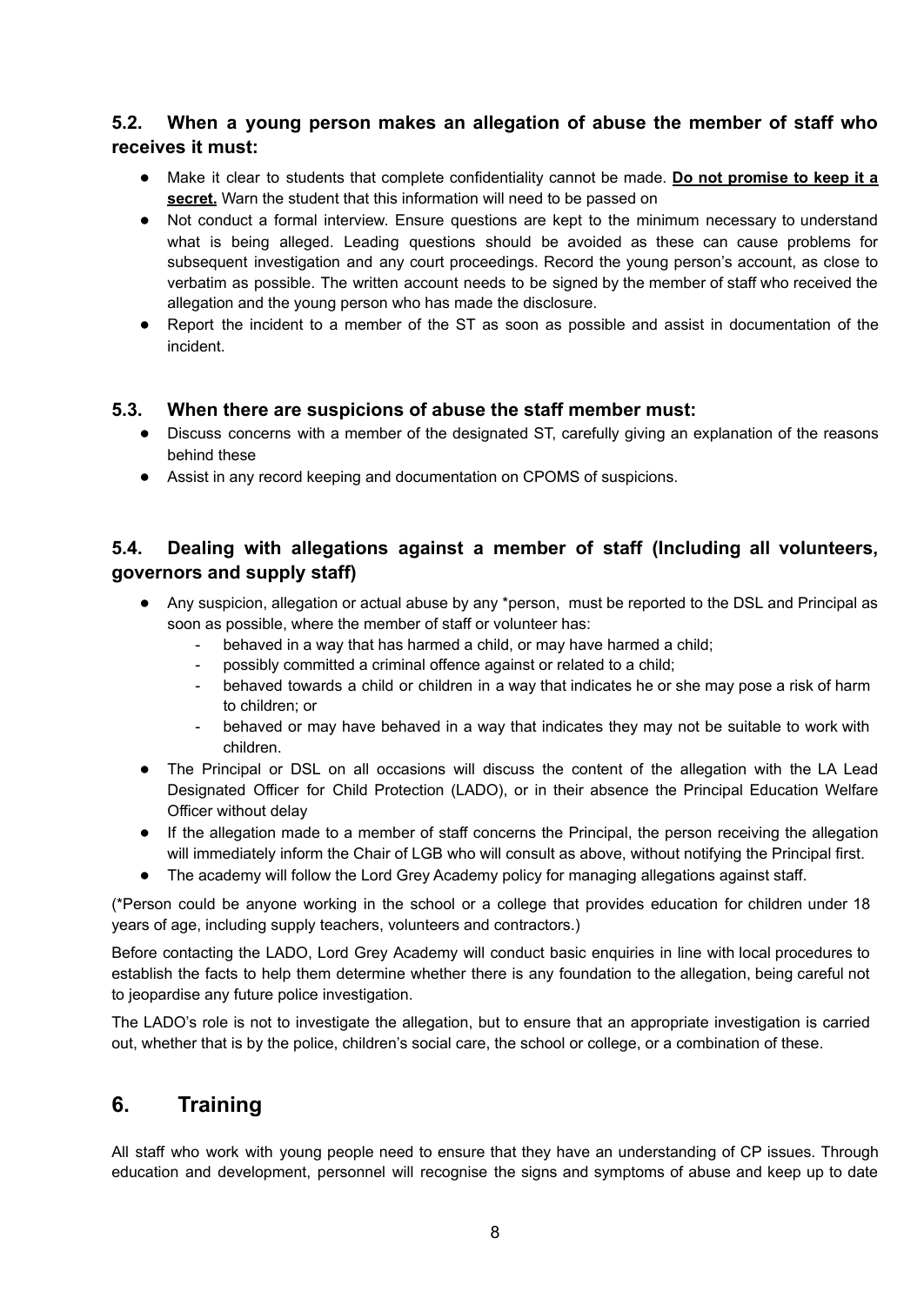with changes in law, procedures and policy. It is the responsibility of all staff requiring training to highlight their need to their Line Manager. In response to this request Lord Grey Academy has a responsibility to assist the staff member in accessing appropriate training.

# **6.1. All Staff**

Teachers receive education in Safeguarding and CP as part of training leading to Qualified Teacher status however this needs to be reinforced by further refresher training. Support Staff will be offered training as appropriate to their role within the academy, which should be discussed and determined by their Line Manager. All staff who do not have designated responsibility for CP should undertake refresher training at **bi-annual** intervals to keep knowledge and skills up to date. This is usually done via an annual Inset day at the start of the academy year or other appropriate time and through regular updates in staff meetings, briefings and through online training as required. Members of the LGB/Governing Body will also complete designated governor training on safeguarding biannually.

# **6.2. Training**

The Designated Lead for Safeguarding will undertake specialist child protection training, which will be updated at a minimum of every two years. All staff members will undertake child protection training that is updated at bi-annually, in line with advice from MKSP. However all members of the Safeguarding Team (ST) and Leadership Team at Lord Grey Academy have completed online Level 3 enhanced Safeguarding training via the National College training portal, The Designated Lead and Deputy DSL undergo NSPCC DSP training bi-annually. Additional online training is completed by all staff using the National College online portal on a rolling programme each year.

# **6.3. External Agencies**

Staff from external agencies will adhere to the training guidance as recommended by their professional body. Please refer to these agencies' own CP guidelines for further clarification.

# **6.4. Designated Safeguarding Lead**

Staff with designated lead responsibility for CP should receive training in inter-agency procedures that enables them to work in partnership with other agencies and gives them the knowledge and skills needed to fulfil their responsibilities. They should undertake refresher training at two yearly intervals to keep their knowledge and skills up to date.

# **6.5. Students**

It is important to make children and young people aware of behaviour towards them that is not acceptable and how they can keep themselves safe. Personal Social and Health Education, provides opportunities for students to learn about keeping safe and who to ask for help if their safety is threatened. Students receive a wide variety of presentations via assemblies and through tutor time on a range of aspects of safeguarding topics. Many of these are delivered through our PSHE programme and through the tutoring system which allows for discussions to be had in small group settings of about fifteen students. The display of helpful information such as national children's helplines (Child Line, NSPCC) and peer support schemes for children and young people in easily accessible places (Student Services, The HUB) will assist in the dissemination of this information.

# **6.6. Support**

Working with Safeguarding entails making difficult and risky professional judgments. It is demanding work and can be stressful and distressing. All those involved should have access and support from peers, managers, named and designated professionals, occupational health etc. Line managers have a responsibility to recognise workload and personal stresses, in order to ensure that dangerous professional practice leading to a child being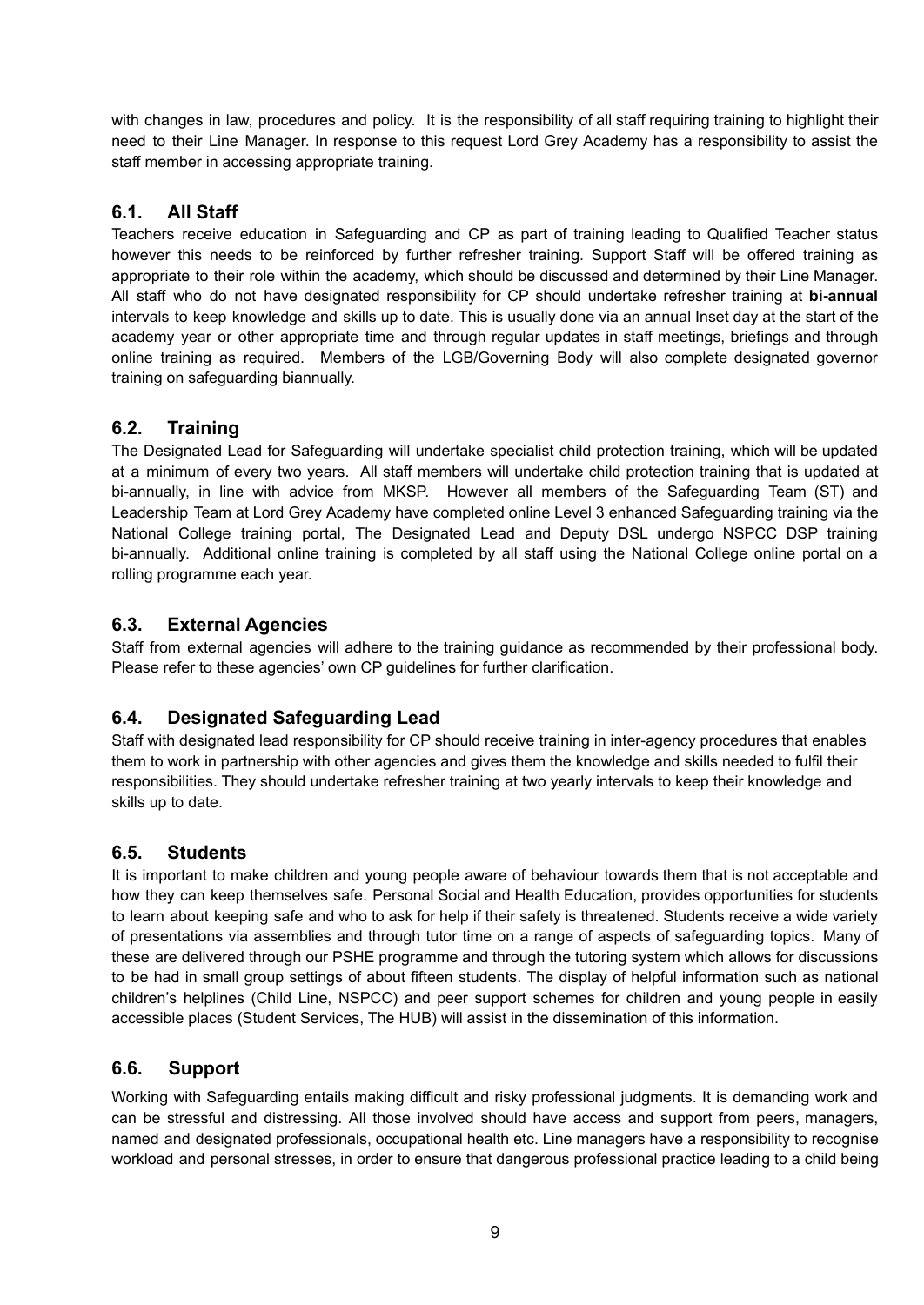unprotected is not taking place. The consequences of such stresses need to be openly acknowledged and an agreement reached as to how they can be reduced to a manageable level.

Management supervision should include scrutinising and evaluating work carried out, assessing strengths and areas for development for the practitioner. Supervision should also provide pastoral support and be available as an important source of advice.

# **6.7. All Staff Roles and Responsibilities**

- To familiarise themselves with this Safeguarding and Child Protection Policy (September 2021 update) and to be aware of who the members of the Safeguarding Team are and who the designated DSL and DDSL are.
- To have read and understood **Part 1 Keeping Children Safe in Education September 2021**
- To report any disclosures to a member of the ST at the earliest opportunity
- To be mindful of the possible indications of abuse and to report any cases of suspected abuse to a member of the ST at the earliest opportunity
- To attend Safeguarding training in line with recommendations
- To discuss areas of their practice which may cause them concern with their line manager or DSL
- To complete documentation as appropriate
- To assist a member of the ST in the assessment of a given case and to undertake tasks to aid the process as appropriate
- To have completed on-line Prevent training (biannual).
- To be able to access CPOMS (Child Protection Online Management System) and know how to record a concern on the system.

# **6.8. Safeguarding Team Roles and Responsibilities**

- To act as a source of support, advice and expertise within Lord Grey Academy when deciding whether to make a referral by liaising with relevant agencies
- To ensure this policy is updated and reviewed annually, or where guidance/laws change, and work with the LGB regarding this
- To highlight areas of practice and policy which may require modification
- To refer cases of suspected abuse or allegations to the relevant agencies
- To inform parents/carers of issues of concern as appropriate
- To represent the academy at CP conferences and committees where possible
- To have a working knowledge of how the MKSP operates, the conduct of a CP case conference and be able to attend and contribute to these effectively when required to do so
- To attend statutory CP inter-agency training to keep up to date with knowledge to enable them to fulfil their role
- To provide additional training for members of staff, which will be in addition to their statutory training
- To meet weekly with the DSL to discuss all cases, via the academy's weekly Safeguarding Meeting.

# **6.9 Designated Child Protection Administration Assistant Role and Responsibility**

- To support the DSL in administrative duties
- To keep an up-to-date log of all referrals and CP concerns using the CPOMS (Child Protection Online Management System)
- In liaison with the DSL, oversee the transfer of all safeguarding files at normal school transfer and within year admissions as well as those leaving Lord Grey Academy. This will be done by secure mail or through electronic transfer if other schools are also using CPOMS.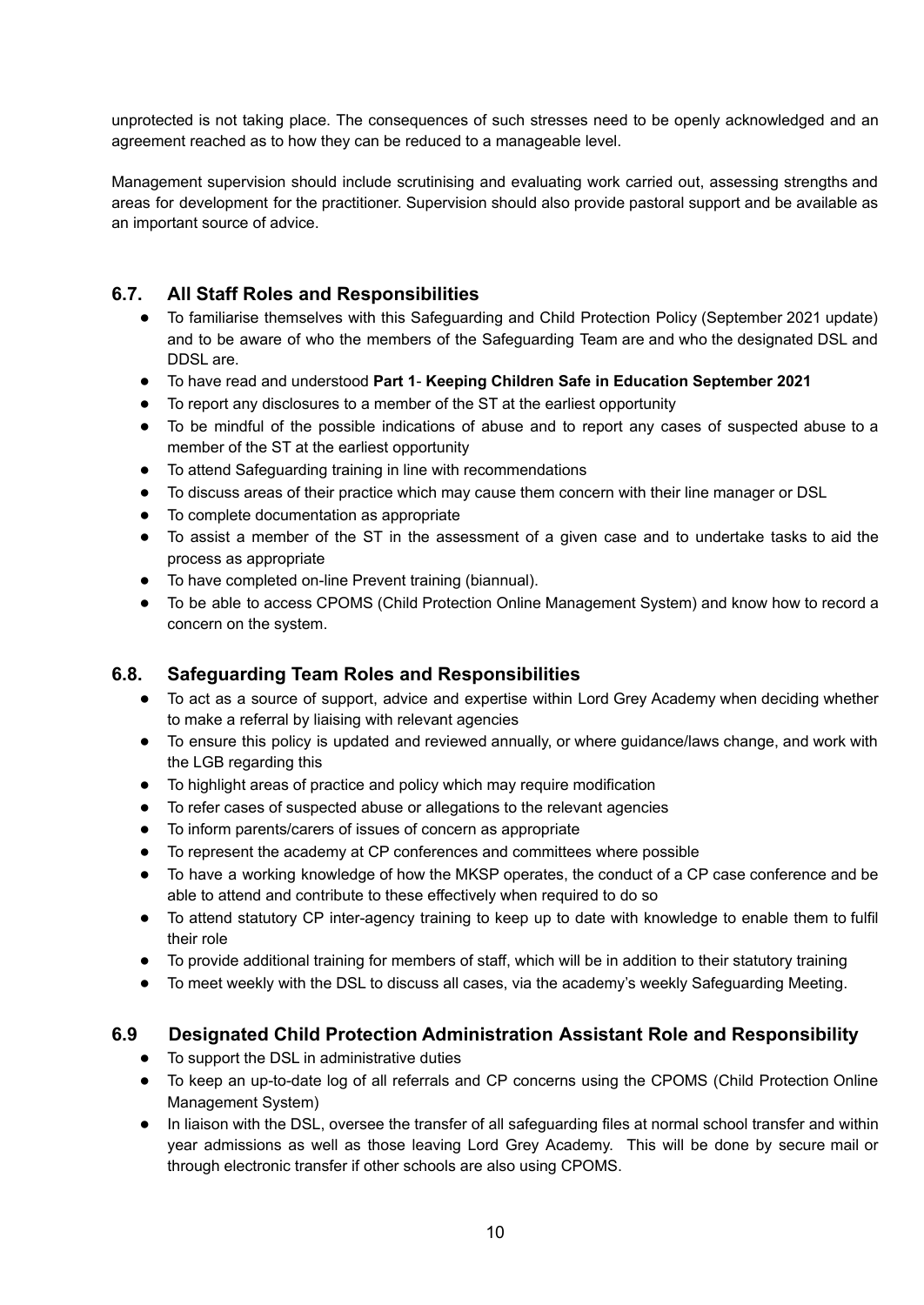● To maintain the intervention spreadsheet and the spreadsheet of external agencies

# **6.10 Designated Safeguarding Lead Role and Responsibility**

- To support and advise a member of the ST in undertaking his/her role
- To act as the CP and safeguarding representative on LT
- To respond to any allegations made against a member of staff
- To provide the Principal with an annual report for the LGB detailing any changes to the policy and procedures; training undertaken by ST and other staff; relevant curriculum issues; number and type of incidents/cases and number of children referred to social care.
- To undertake an annual audit of safeguarding.
- To maintain a record of all staff receiving CP training and to liaise with line managers to ensure that all new staff are adequately trained in this area as soon as they take up post
- To ensure all volunteers working within the academy are adequately trained
- To ensure that when a child leaves Lord Grey Academy their CP file is copied for the new establishment as soon as possible, but transferred separately from the main student file for the attention of their Designated Safeguarding Lead
- To meet weekly with the ST to discuss all cases
- To attend statutory CP inter-agency training to keep up to date with knowledge to enable them to fulfil his/her role
- To complete documentation and ensure that this information is kept current and correct
- To inform the relevant agency if a referral is deemed necessary. A written record of the date and time of the report should be made.
- To help promote educational outcomes by sharing via CPOMS the information about the welfare, safeguarding and child protection issues that children, including children with a social worker, are experiencing, or have experienced, with teachers, tutors and the leadership team.
- The DSL working in close liaison with the Pupil Achievement Leaders (PALS) and the Heads of Year will understand their academic progress and maintain a culture of high aspirations for this vulnerable group of students by sharing appropriate safeguarding information to enable the PALS to best support the academic progress of this cohort.
- The DSL should understand the processes, procedures and responsibilities of other agencies, particularly Children's Social Care, and there is an expectation that the DSL will keep their training up to date.
- The DSL and any deputies should liaise with the three safeguarding partners and work with other agencies in line with Working Together to [Safeguard](https://www.npcc.police.uk/documents/Children%20and%20Young%20people/When%20to%20call%20the%20police%20guidance%20for%20schools%20and%20colleges.pdf) Children. NPCC- When to call the police
- The DSL will be aware of children who have a social worker

# **6.11 Principal Role and Responsibility**

- To put in place procedures for handling cases of suspected abuse which are consistent with those agreed by the MKSP and easily available to all staff
- To ensure that parents have access to the Safeguarding and Child Protection Policy via the Lord Grey Academy Website
- To appoint a designated person to coordinate safeguarding action within the academy and liaise with other agencies on suspected abuse
- To ensure there is a designated person from the LGB for Child Protection
- To liaise with the nominated ST, DSL and LGB representative for CP issues on academy policy
- To understand the roles of a member of the ST and DSL
- To respond to any allegations made against a member of staff following guidelines
- To ensure that all staff know and are alert to signs of possible abuse and know what to do if they have concerns or suspicions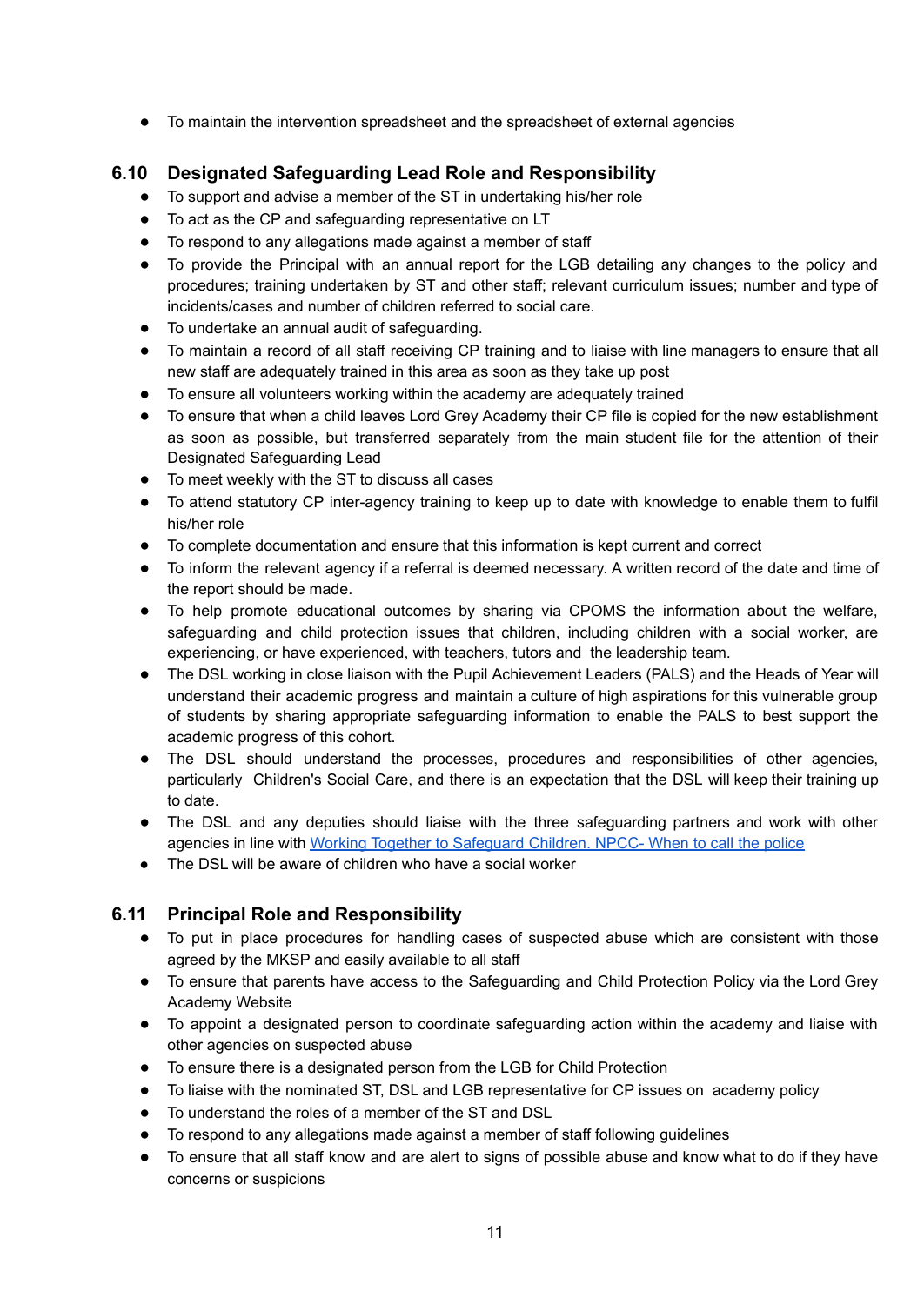- To ensure that all staff have induction training covering CP and safeguarding and that they are made aware of Lord Grey Academy's Safeguarding and Child Protection Policy in line with guidelines as well as Keeping Children Safe in Education September 2021.
- Work with local partners such as Local Authority and Social Services to create a safe environment for the children at the academy.

# **6.12 Leadership Team Roles and Responsibilities**

- Ensure that all publicity materials and requests for information are dealt with appropriately, taking the issue of safeguarding into account
- Ensure that the Lord Grey Academy fulfils its statutory duty to co-operate with other agencies and that the chain of accountability is clear from front line to senior level.

# **6.13 Supported Work Experience Extended Placements (SWEEP) and Off Site Workers for Work Placements**

- If a student is going to work off site, for example for Work Experience or for a SWEEP placement, or for any other work related learning, they will be dealing with adults as colleagues, in a work setting. They might even be dealing with the general public, for example in a retail placement. It is the duty of the academy to ensure that the student is safe in such a setting
- The academy will ensure that a risk assessment has taken place before the placement commences. A third party, such as an Education Business Partnership (EBP) like Develop can undertake these risk assessments on behalf of the academy.
- The academy will most usually broker such placements through a reputable EBP such as Develop. If this is not possible a link teacher from Lord Grey Academy will be nominated who will take responsibility for the risk assessment being carried out and being robustly monitored
- However the placement is brokered, a link member of staff will be nominated from Lord Grey Academy or the EBP (the link adult)
- If the placement is unsuitable following the risk assessment, the academy will not allow the placement to go ahead
- If the risk assessment is satisfactory then the placement can commence. A link adult will monitor the placement on behalf of Lord Grey Academy
- Off site workers, such as those who line manage or mentor the student working off site, will be asked to have a voluntary Vetting and Barring Service check but we cannot make this compulsory. However if the Lord Grey Academy link adult feels that there is any risk, the placement will be terminated
- In a work setting a student might be working with many adult colleagues or with members of the public, so it is not feasible for all to have a Vetting and Barring Service check; however if the Lord Grey Academy link adult feels that the student's safety is being put at risk in any way, the placement will be terminated
- Regular contact will be maintained with the student who is on a work related placement, via emails, telephone calls, visits to the workplace and written feedback.
- Parents will be kept appraised of the progress of the placement.

# **7. Records and Monitoring**

Well-kept records are essential to good Safeguarding practice. The academy has a responsibility to record any concerns about a student. These records are confidential and should be kept in a secure place, which should be separate from the rest of the student file.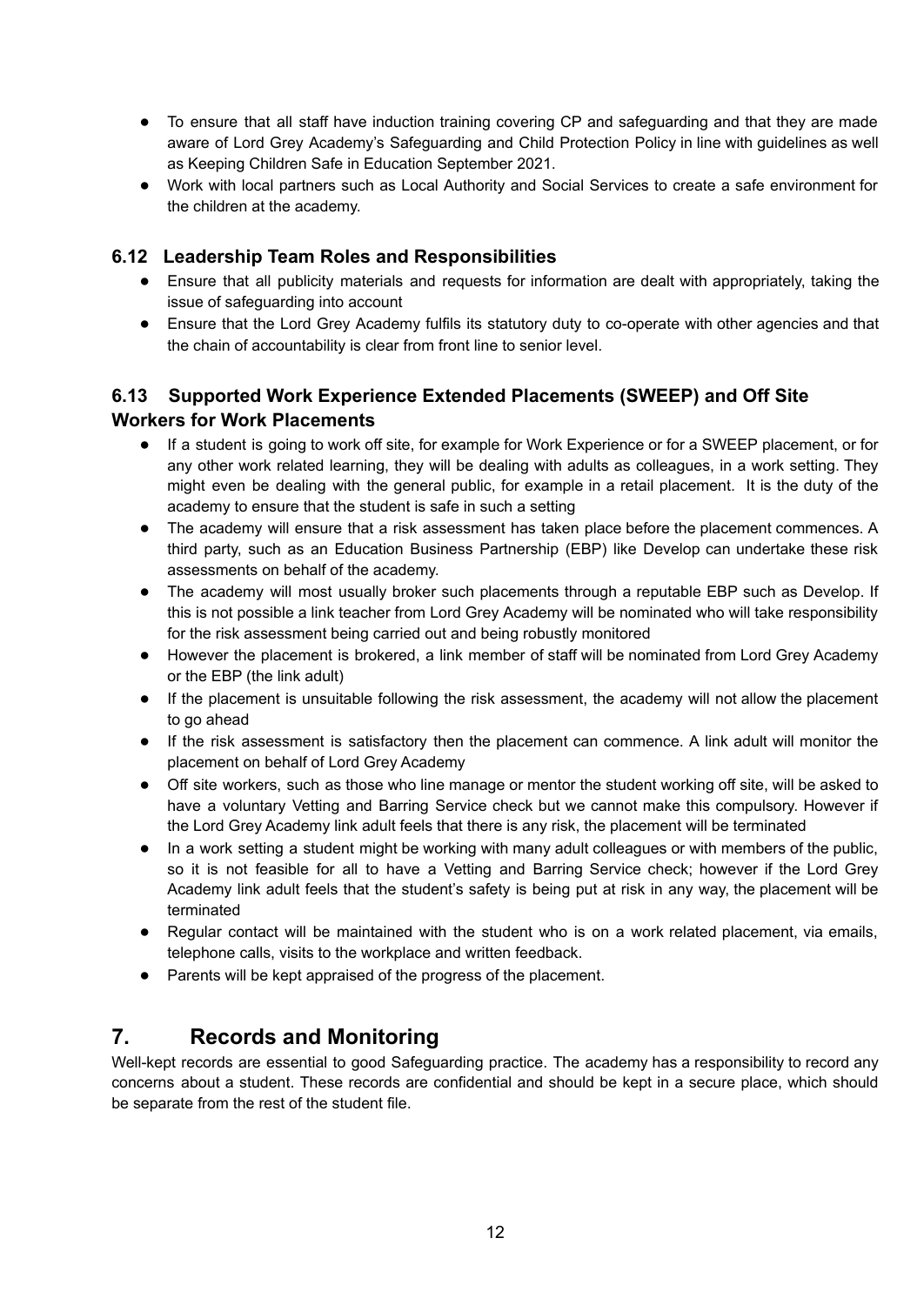We use an online Child Protection Online Management System (CPOMS) to record all CP and safeguarding concerns. This enables us to manage appropriate access to confidential information that is stored securely. (GDPR compliant)

All CP files should be stored in a locked cabinet in the DSL office and comply with Data Protection procedures (including updated GDPR compliance).

# **8. Definitions and Indicators of Abuse and Neglect (see Appendix 2)**

All those who come into contact with children and young people need to be aware of signs which may indicate abuse or neglect. The following does not provide an exhaustive list of possible indicators, nor do these indicators necessarily mean that a child has been abused. These factors are to be used as guidance only for staff which would indicate that the child may be at risk and that **early help** interventions are put in place.

**Any concerns need to be disclosed to the Designated Safeguarding Lead or Deputy, or if this is not possible, any member of the Safeguarding Team.**

# **8.1 Children's Social Behaviour**

- Poor peer relationships
- Social isolation and withdrawn, depressed
- Disobedient, attention seeking, restless, aimless behaviour
- Poor concentration, sudden drop in academic performance, truancy
- Arriving early for academy and reluctance to leave
- Sudden mood changes
- Aggressive play and severe tantrums
- Detached attitude
- Overly compliant, watchful behaviour
- Reluctance to be alone, wanting reassurance
- Self-harming behaviours, picking at sores, head-banging, substance misuse and dependence, injuring self
- Frequent running away from home.

# **8.2 Physical Abuse**

Physical abuse occurs when a child is physically hurt and can involve hitting, shaking, squeezing, burning and biting. It also involves the giving of poisonous substances, inappropriate drugs and alcohol. Staff should look out for;

- Explanation of injury does not seem feasible, is vague or inconsistent
- Site of injury e.g. face, trunk
- Type of injury e.g. weal marks, bite marks
- Frequent injuries
- Parental attitude, has medical attention been sought?

# **8.3 Sexual Abuse**

Sexual abuse involves forcing or enticing a child or young person to take part in sexual activities, not necessarily involving violence, whether or not the child is aware of what is happening. The activities may involve physical contact, including assault by penetration (for example rape or oral sex) or non-penetrative acts such as masturbation, kissing, rubbing, and touching outside of clothing. They may also include non-contact activities,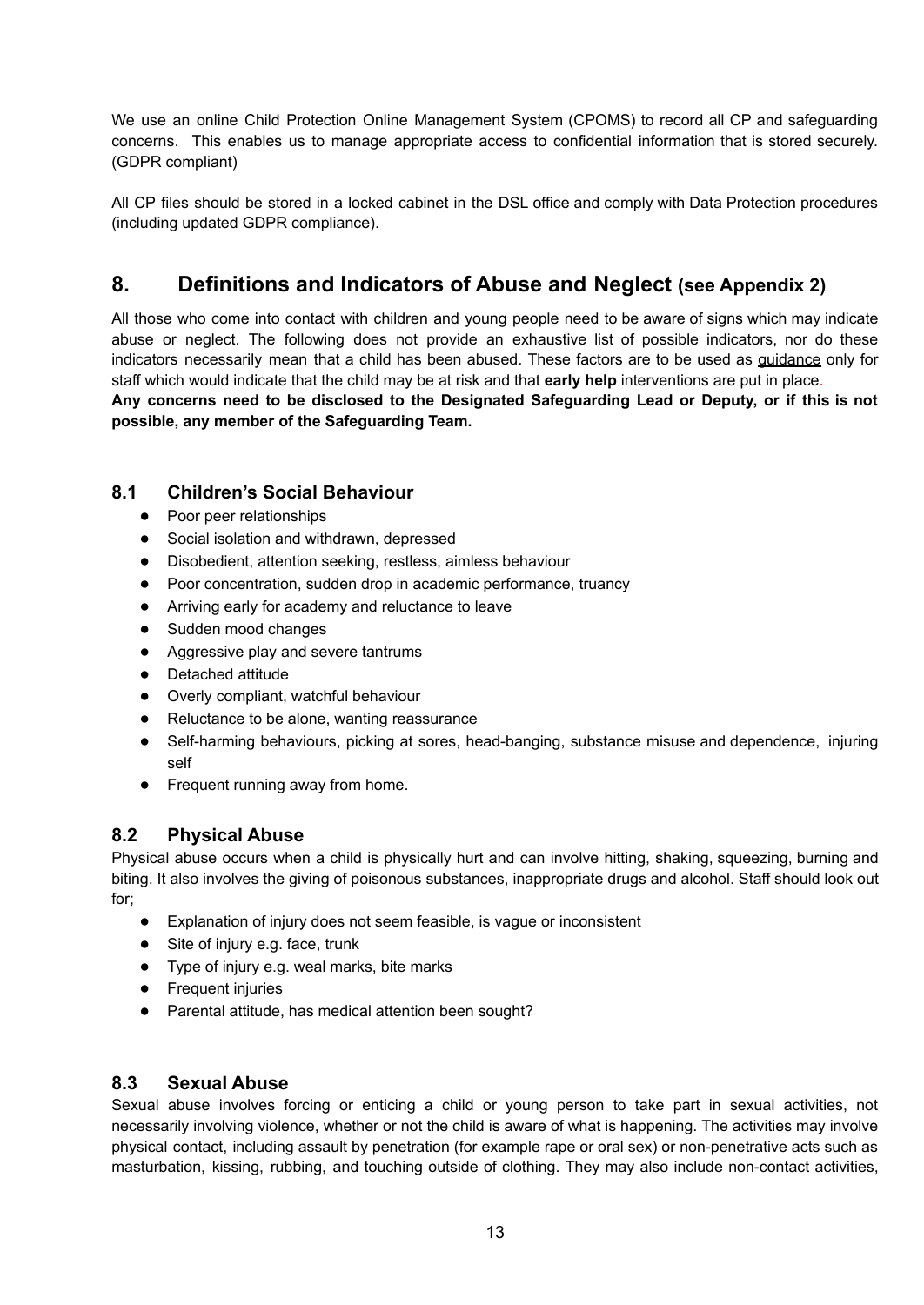such as involving children in looking at, or in the production of, sexual images, watching sexual activities, encouraging children to behave in sexually inappropriate ways, or grooming a child in preparation for abuse. Sexual abuse can take place online, and technology can be used to facilitate offline abuse. Sexual abuse is not solely perpetrated by adult males. Women can also commit acts of sexual abuse, as can other children. Staff should look out for;

- Injuries to breast, buttocks, abdomen or thighs
- Sexually transmitted disease or pregnancy
- Difficulty sitting or walking
- Frequent, unexplained, stomach ache
- Regressive behaviour e.g. Bedwetting and incontinence
- Overt sexual behaviours towards adults and other children
- Sexual knowledge inappropriate to their age and development
- Hinting at sexual activity through words and drawings
- Changed eating patterns, including anorexia and bulimia nervosa
- Lack of trust of (unfamiliar) adults
- Reluctance of medicals or physical activity where change of clothing is required.

# **8.4 Child Sexual Exploitation (CSE) and Child Criminal Exploitation (CCE)**

Both CSE and CCE are forms of abuse and both occur where an individual or group takes advantage of an imbalance in power to coerce, manipulate or deceive a child into sexual or criminal activity. Whilst age may be the most obvious, this power imbalance can also be due to a range of other factors including gender, sexual identity, cognitive ability, physical strength, status, and access to economic or other resources. In some cases, the abuse will be in exchange for something the victim needs or wants and/or will be to the financial benefit or other advantage (such as increased status) of the perpetrator or facilitator. The abuse can be perpetrated by individuals or groups, males or females, and children or adults. The abuse can be a one-off occurrence or a series of incidents over time, and range from opportunistic to complex organised abuse. It can involve force and/or enticement-based methods of compliance and may, or may not, be accompanied by violence or threats of violence. Victims can be exploited even when activity appears consensual and it should be noted exploitation as well as being physical can be facilitated and/or take place online. More information include definitions and indicators are included below:

CCE is where an individual or group takes advantage of an imbalance of power to coerce, control, manipulate or deceive a child into any criminal activity

- (a) in exchange for something the victim needs or wants, and/or
- (b) for the financial or other advantage of the perpetrator or facilitator and/or
- (c) through violence or the threat of violence.

The victim may have been criminally exploited even if the activity appears consensual. CCE does not always involve physical contact; it can also occur through the use of technology. CCE can include children being forced to work in cannabis factories, being coerced into moving drugs or money across the country (county lines) , forced to shoplift or pickpocket, or to threaten other young people. Some of the following can be indicators of CCE:

Signs include:

- children who appear with unexplained gifts or new possessions;
- children who associate with other young people involved in exploitation;
- children who suffer from changes in emotional well-being;
- children who misuse drugs and alcohol;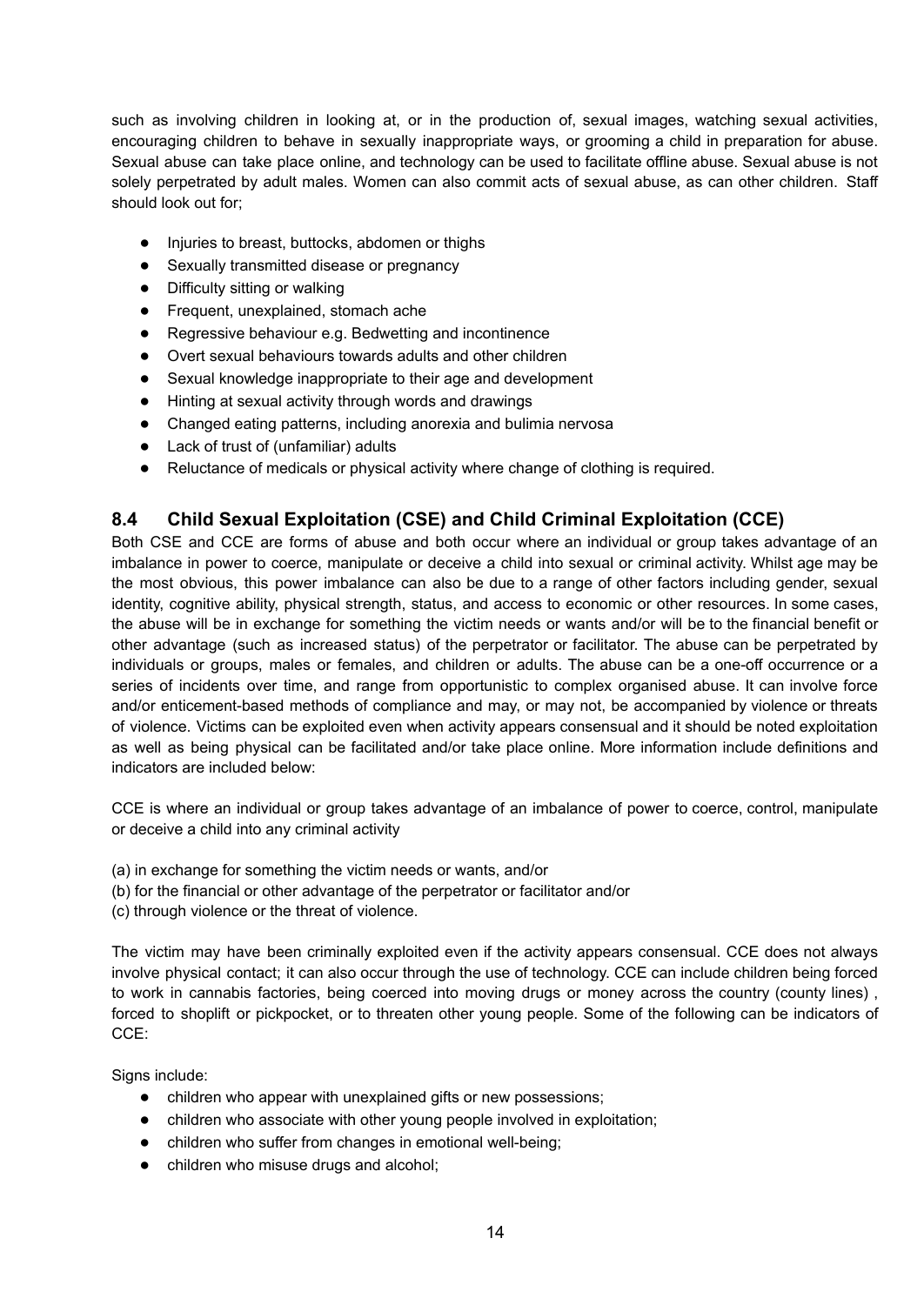- children who go missing for periods of time or regularly come home late; and
- children who regularly miss school or education or do not take part in education.

The following list of indicators is not exhaustive or definitive but it does highlight common signs which can assist professionals in identifying children or young people who may be victims of sexual exploitation.

Signs include:

- the use of technology without the child's immediate recognition
- underage sexual activity
- inappropriate sexual or sexualised behaviour
- sexually risky behaviour, 'swapping' sex
- repeated sexually transmitted infections
- in girls, repeat pregnancy, abortions, miscarriage
- receiving unexplained gifts or gifts from unknown sources
- having multiple mobile phones and worrying about losing contact via mobile
- having unaffordable new things (clothes, mobile) or expensive habits (alcohol, drugs)
- persuasion to posting of sexual images via mobile/internet
- changes in the way they dress
- going to hotels or other unusual locations to meet friends
- seen at known places of concern
- invitations to parties perhaps given alcohol/drugs, later expected to pay by
- having sex
- moving around the country, appearing in new towns or cities, not knowing
- where they are
- getting in/out of different cars driven by unknown adults
- having older boyfriends or girlfriends
- contact with known perpetrators
- involved in abusive relationships, intimidated and fearful of certain people or
- situations
- hanging out with groups of older people, or anti-social groups, or with other
- vulnerable peers
- associating with other young people involved in sexual exploitation
- recruiting other young people to exploitative situations
- truancy, exclusion, disengagement with academy, opting out of education altogether
- unexplained changes in behaviour or personality (chaotic, aggressive, sexual)
- mood swings, volatile behaviour, emotional distress
- self-harming, suicidal thoughts, suicide attempts, overdosing, eating disorders
- drug or alcohol misuse
- getting involved in crime
- police involvement, police records
- involved in gangs, gang fights, gang membership
- injuries from physical assault, physical restraint, sexual assault

# **8.5 Sexual Abuse by Young people**

The boundary between what is abusive and what is part of normal childhood or youthful experimentation can be blurred. The determination of whether behaviour is developmental, inappropriate or abusive will hinge around the related concepts of true consent, power imbalance and exploitation. This may include children and young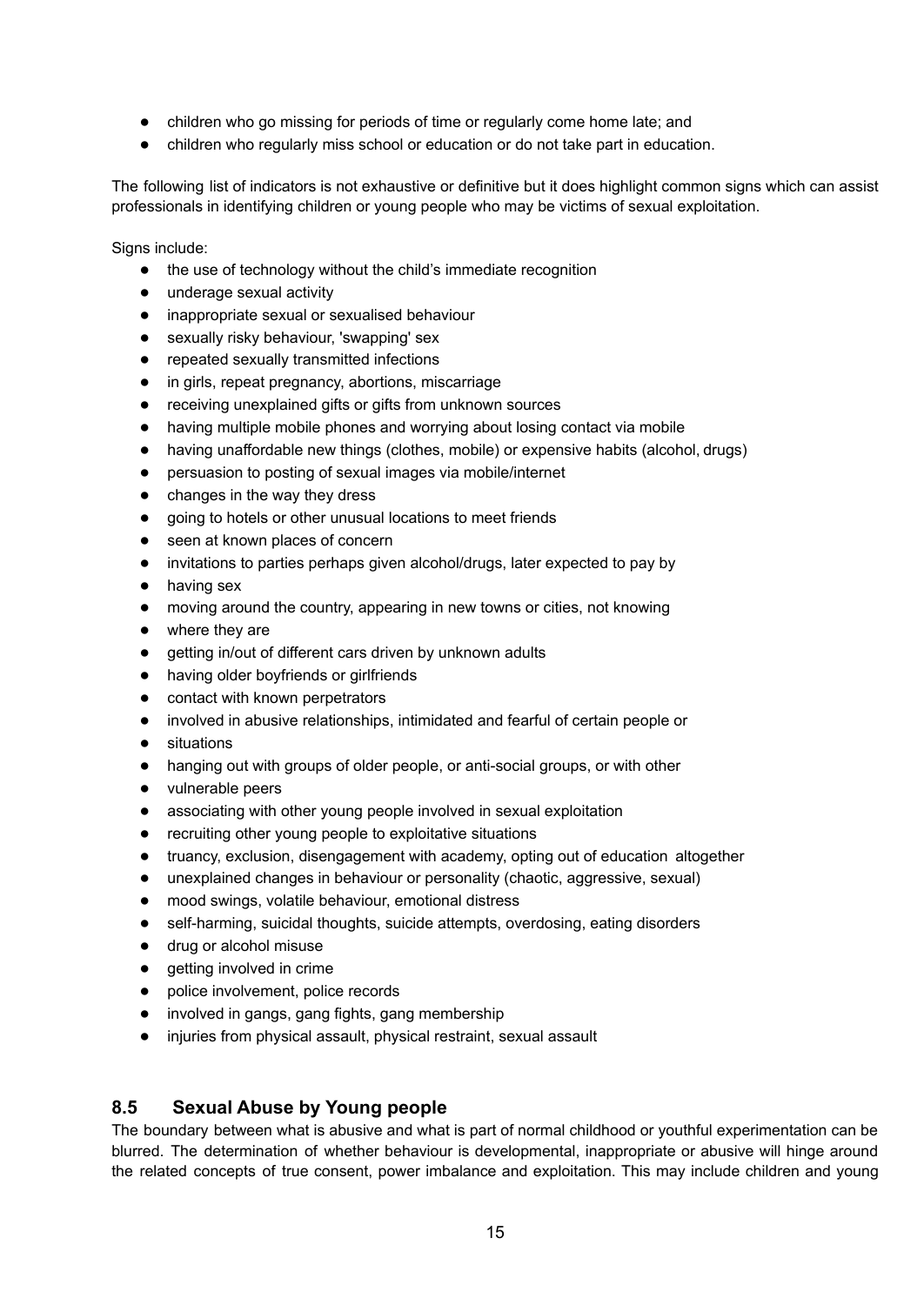people who exhibit a range of sexually problematic behaviour such as indecent exposure, obscene telephone calls, fetishism, bestiality and sexual abuse against adults, peers or children. Developmental Sexual Activity encompasses those actions that are to be expected from children and young people as they move from infancy through to an adult understanding of their physical, emotional and behavioural relationships with each other. Such sexual activity is essentially information gathering and experience testing. It is characterised by mutuality and of the seeking of consent. Inappropriate Sexual Behaviour can be inappropriate socially, inappropriate to development, or both. In considering whether behaviour fits into this category, it is important to consider what negative effects it has on any of the parties involved and what concerns it raises about a child or young person. It should be recognised that some actions may be motivated by information seeking, but still cause significant upset, confusion, worry, physical damage, etc. it may also be that the behaviour is "acting out" which may derive from other sexual situations to which the child or young person has been exposed.

If an act appears to have been inappropriate, there may still be a need for some form of behaviour management or intervention. For some children, educational inputs may be enough to address the behaviour. Abusive sexual activity includes any behaviour involving coercion, threats, aggression together with secrecy, or where one participant relies on an unequal power base.

Like all forms of child sex abuse, child sexual exploitation:

- can affect any child or young person (male or female) under the age of 18 years, including 16 and 17 year olds who can legally consent to have sex;
- can still be abuse even if the sexual activity appears consensual:
- can include both contact (penetrative and non-penetrative acts) and noncontact sexual activity;
- can take place in person or via technology, or a combination of both;
- can involve force and/or enticement-based methods of compliance and may, or may not, be accompanied by violence or threats of violence;
- may occur without the child or young person's immediate knowledge (e.g. through others copying videos or images they have created and posted social media);
- can be perpetrated by individuals or groups, males or females, and children or adults. The abuse can be a one-off occurrence or a series of incidents over time, and range from opportunistic to complex organised abuse; and is typified by some form of power imbalance in favour of those perpetrating the abuse. Whilst age may be the most obvious, this power imbalance can also be due to a range of other factors including gender, sexual identity, cognitive ability, physical strength, status, and access to economic or other resources.

# **8.6 Peer on Peer Abuse**

[https://www.gov.uk/government/publications/sexual-violence-and-sexual-harassment-between-children-in-schoo](https://www.gov.uk/government/publications/sexual-violence-and-sexual-harassment-between-children-in-schools-and-colleges) [ls-and-colleges](https://www.gov.uk/government/publications/sexual-violence-and-sexual-harassment-between-children-in-schools-and-colleges)

All staff should recognise that children are capable of abusing their peers. All staff should be clear about the academy's procedures of dealing with peer on peer abuse.

- we try to minimise the risk of peer on peer abuse through our PHSE programme and through tutor time presentations and discussions which identify the risks for students and offer advice and guidance on what to do if they feel they are (or know of someone) subject to peer on peer abuse.
- allegations of peer on peer abuse will be looked into and referred to the MASH where appropriate. Detailed discussions with the DSL will be held on how the 'victim' 'perpetrator' and any other child affected will be supported. Parents will always be notified and appropriate strategies will be put in place to prevent any further occurrences.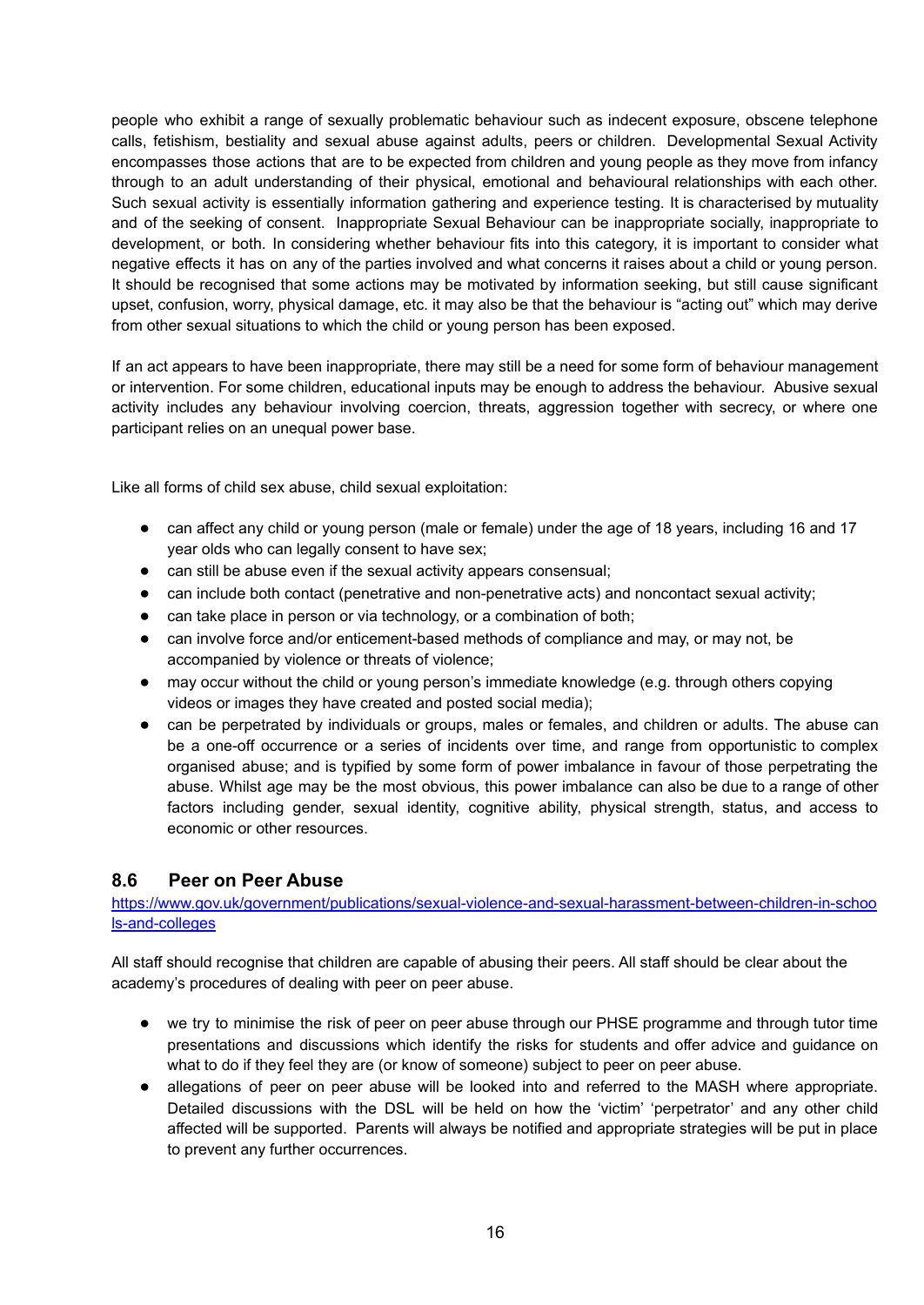- at Lord Grey Academy we understand that abuse is abuse and should never be tolerated or passed off as "banter", "just having a laugh" or "part of growing up";
- recognition of the gendered nature of peer on peer abuse (i.e. that it is more likely that girls will be victims and boys perpetrators), but that all peer on peer abuse is unacceptable and will be taken seriously; and the different forms peer on peer abuse can take, such as:
	- sexual violence and sexual harassment;
	- physical abuse such as hitting, kicking, shaking, biting, hair pulling, or otherwise causing physical harm;
	- 'nude selfies' also known as Youth Produced Sexual Imagery;
	- initiating/hazing and 'contracting' type violence and rituals.

Reference should also be made to 'Behaviour for Learning Policy' and the 'Anti-bullying Policy'.

In order to more fully determine the nature of the incident the following factors should be given consideration. The presence of exploitation in terms of:

**Equality -** Consider differentials of physical, cognitive and emotional development, power and control and authority, passive and assertive tendencies.

**Consent -** Agreement including all the following:

- understanding what is proposed based on age, maturity, development
- level, functioning and experience
- knowledge of society's standards for what is being proposed
- awareness of potential consequences and alternatives
- assumption that agreements or disagreements will be respected
- equally
- voluntary decision
- mental competence.

**Coercion -** The young perpetrator who abuses may use techniques like bribing, manipulation and emotional threats of secondary gains and losses that is loss of love, friendship, etc. Some may use physical force, brutality or the threat of these regardless of victim resistance. In evaluating sexual behaviour of children and young people, the above information should be used only as a guide.

The Department for Education (DfE) has announced a new helpline to support potential victims of sexual harassment and abuse in education settings. The helpline, run by the NSPCC, provides children and adults who are victims of sexual abuse in schools with support and advice including how to contact the police and report crimes. The helpline will also provide support to parents and professionals The dedicated NSPCC helpline number is 0800 136 663

In cases where nudes or semi-nudes have been shared, we follow guidance given to schools and colleges by the UK Council for Internet Safety (UKCIS): Sharing nudes and semi-nudes (December 2020)

Sharing nudes and semi nudes advice for [education](https://www.gov.uk/government/publications/sharing-nudes-and-semi-nudes-advice-for-education-settings-working-with-children-and-young-people/sharing-nudes-and-semi-nudes-advice-for-education-settings-working-with-children-and-young-people) settings

#### **8.7 Harmful Sexual Behaviours (HSB)**

# **Everyone's Invited - A movement committed to eradicating rape culture**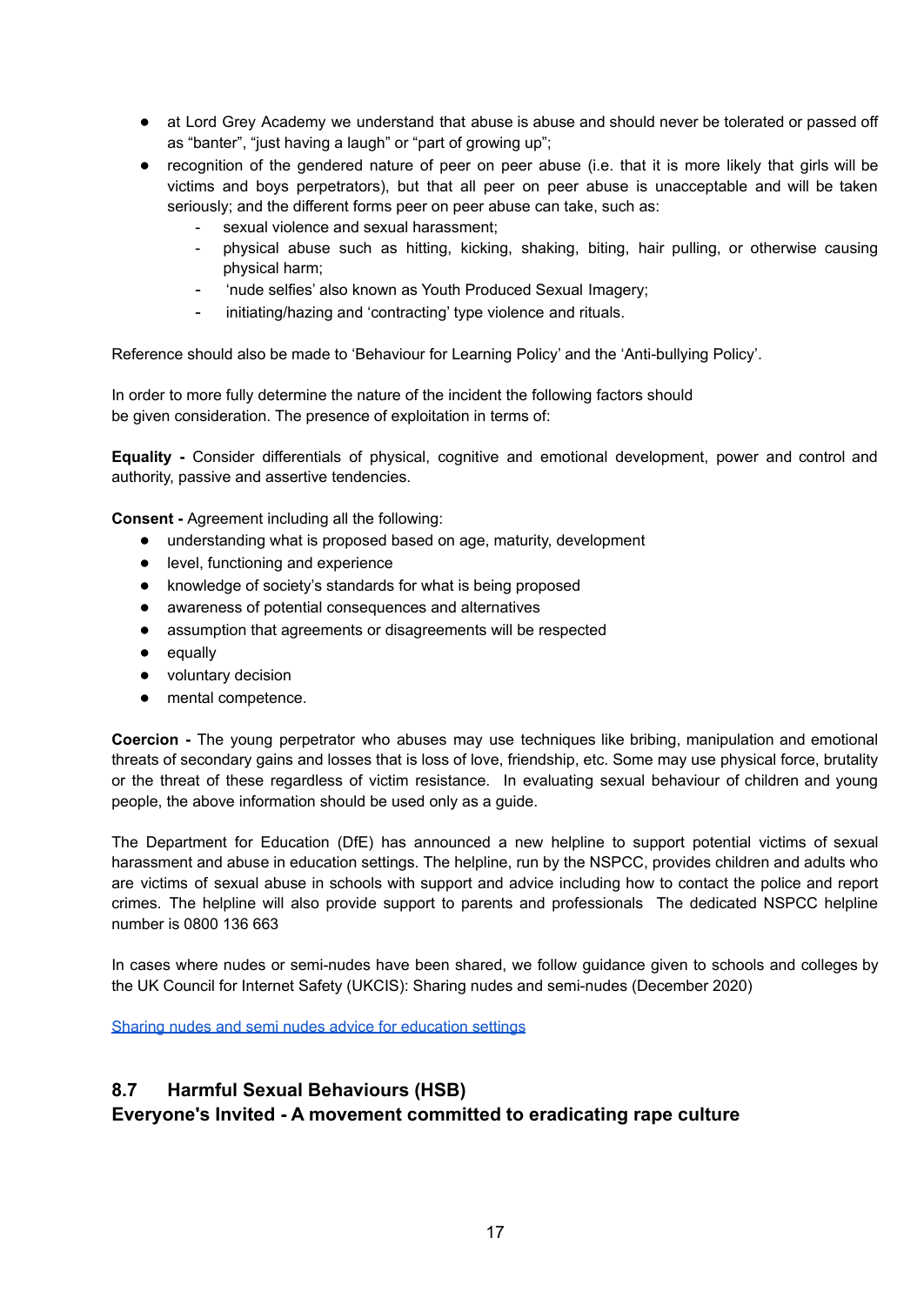The website 'Everyone's Invited' has drawn much publicity for the shocking testimonials from over 14,000 people describing sexual abuse by other young people. As a result, the government announced that they were launching a review into sexual abuse in schools.

Read the full government announcement:

<https://www.gov.uk/government/news/government-launches-review-into-sexual-abuse-in-schools>

Harmful sexual behaviour (HSB) is a term used to describe sexual actions that are outside what is safe for a young person's stage of development.

It includes actions that can harm either the child or young person themselves, or another person.

It can include:

- frequently and intentionally accessing age-inappropriate sexual material online
- using inappropriate language
- undertaking mutual sexual activity they are not ready for with peers
- sending and receiving illegal images
- sexual interactions where there are significant power differences, lack of consent, or with force or threats
- engaging in abusive or sexually violent sexual behaviour online or offline.

Lord Grey staff will follow the guidance in section 8.6, Peer on Peer abuse, when dealing with all aspects of Harmful Sexual Behaviour.

Lord Grey Academy uses The Lucy Faithfull Foundation toolkit which is designed for parents, family members and all professionals to keep children safe.

<https://www.lucyfaithfull.org.uk/>

Luck Faithfull [Foundation](https://childhub.org/sites/default/files/attachments/stop_it_now_harmful_sexual_behaviour_prevention_toolkit_sept_2020.pdf) Harmful sexual behaviour prevention toolkit

#### **The Stop It Now – Help prevent child sexual abuse confidential helpline number is 0808 1000 900**

<https://www.stopitnow.org.uk/>

#### **8.8 Emotional Abuse**

Emotional abuse occurs when a child constantly faces a lack of love and affection, or is continually threatened by verbal attacks, taunting and shouting. Staff should consider:

- parental interaction with child
- inconsistent response from parents
- emotional unavailability
- poor self esteem
- easily distressed and upset.

# **8.9 Neglect**

**Neglect is where carers fail to meet the basic and essential needs of their children such as food,** clothing, warmth, cleanliness and medical care or where children are left alone. Staff should look out for:

- unkempt appearance
- poor hygiene
- low weight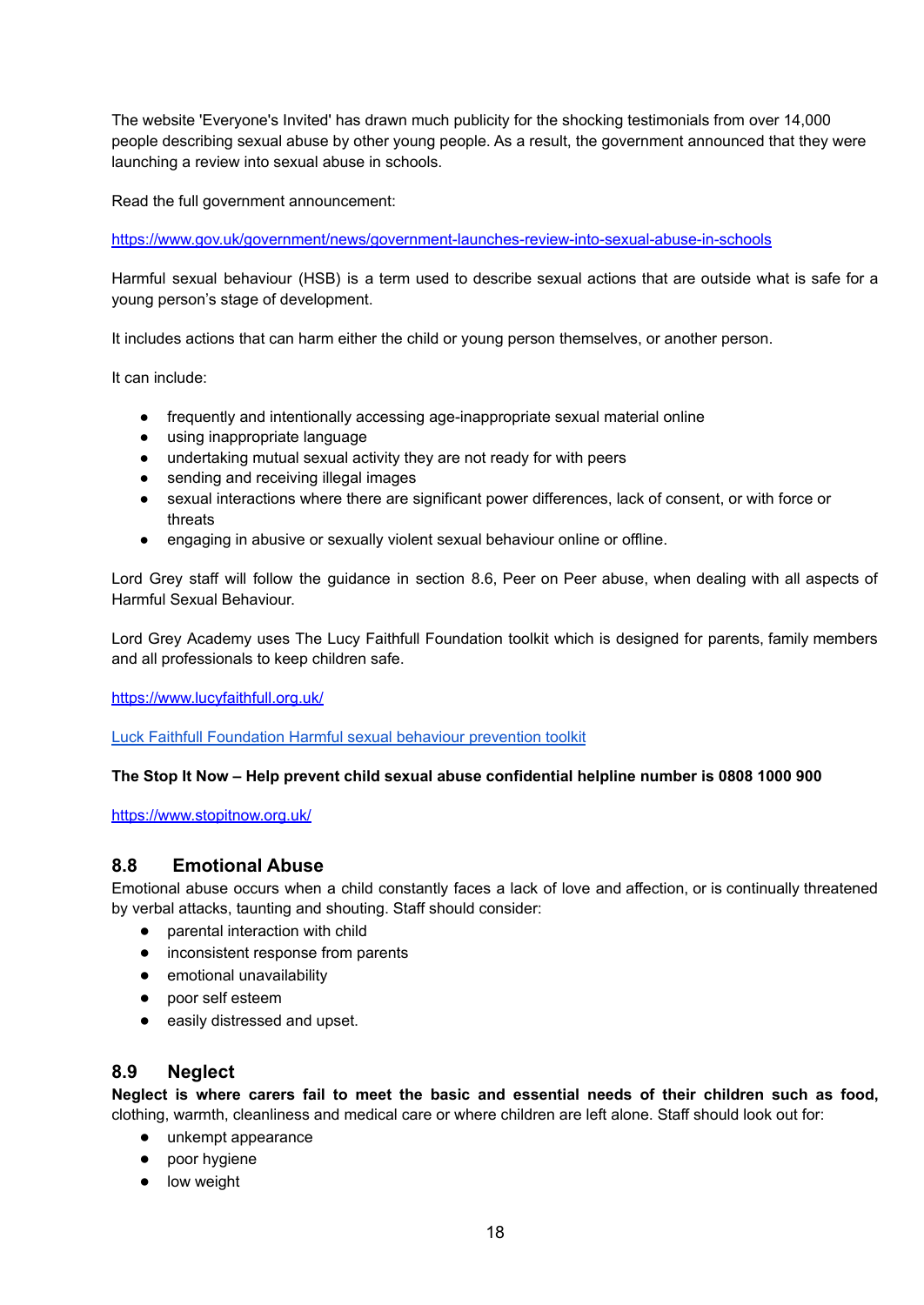- lack of social skills
- truancy and absences
- poor concentration and disruption in class.

# **9. Guidelines for Dealing with Self-harm**

Self-harm is a complex issue and it is important that staff respond to it with concern rather than fear, to help make sense of what is happening rather than feel it is alien. Training on self-harm is needed to equip staff to cope with these cases in a professional way that is designed to diffuse and not aggravate the situation. What people who self-injure do to themselves can seem frightening or hard to understand. The visible, physical evidence of someone's emotional pain can be hard to bear. But the first step is to look it in the face, not be judgemental and to reassure and seek necessary help. Most self-harming behaviour is not life threatening and is simply a means of resolving deep emotional distress, a cry for help, or sometimes simply attention seeking copycat behaviour. However, even if you believe that it is attention seeking, you must treat the person as if they are not, as failure to do this may take them to another, more serious way of behaving. It may help to think of self-harming in the same category as eating disorders or alcohol misuse, both also forms of self-harm. Many young people who self-harm are lonely and their behaviour may be seen as contagious. The most common period in which people self-harm is between the ages of 12 and 14 years, though there is considerable variation from this norm. Self-harming mainly affects girls, it is rarer in boys though the incidence has grown considerably in the past years in both young males and females.

# **9.1 What to do if as a staff member you discover that a student may be self-harming (see Appendix 3)**

- Report this information to a member of the ST and the academy Health & Welfare Officer about the student concerned, who will inform a Designated Safeguarding Lead.
- Remove the student to a quiet area with another adult present as appropriate.
- Request to see the injuries or tablets taken etc. Ask when the injuries occurred, or when the tablets were taken and how many.
- Write this information down and any other action that was taken or not taken and why.
- The academy's Health & Welfare Officer will examine the student and assess the action to be taken. If an overdose was taken, or if the injuries are severe, then the student requires attention at A & E and an ambulance should be called.
- Self-Harm Assessment Form should be completed, available from Student Services
- The best general advice is:
	- do not be judgemental
	- do not show that you are shocked or surprised in any way, try to be calmly authoritative
	- stay calm and constructive, however upset you personally feel about self-harm
	- quietly and unobtrusively communicate kindness and care. Offer sympathy and understanding
	- do not get angry
	- share with ST any actions taken/ information gathered.
- ST will normally contact parents to discuss the matter with them and to try and find any further information that might help the medical staff in assessment/understanding of the situation.
- If self-harming is considered to be a disciplinary issue (such as bringing an implement into the academy), then it may be worth looking at the possibility of placing the student on "positive" report.
- It is important that people are identified to whom the student can go and talk. This may be an adult, agreed to by the student, who is available when the student needs to see them. It is recognised however, that the student may not be comfortable with such an arrangement and another person may need to be chosen. It will be important for the student to meet regularly with the adult concerned in order that a close eye can be kept on the student.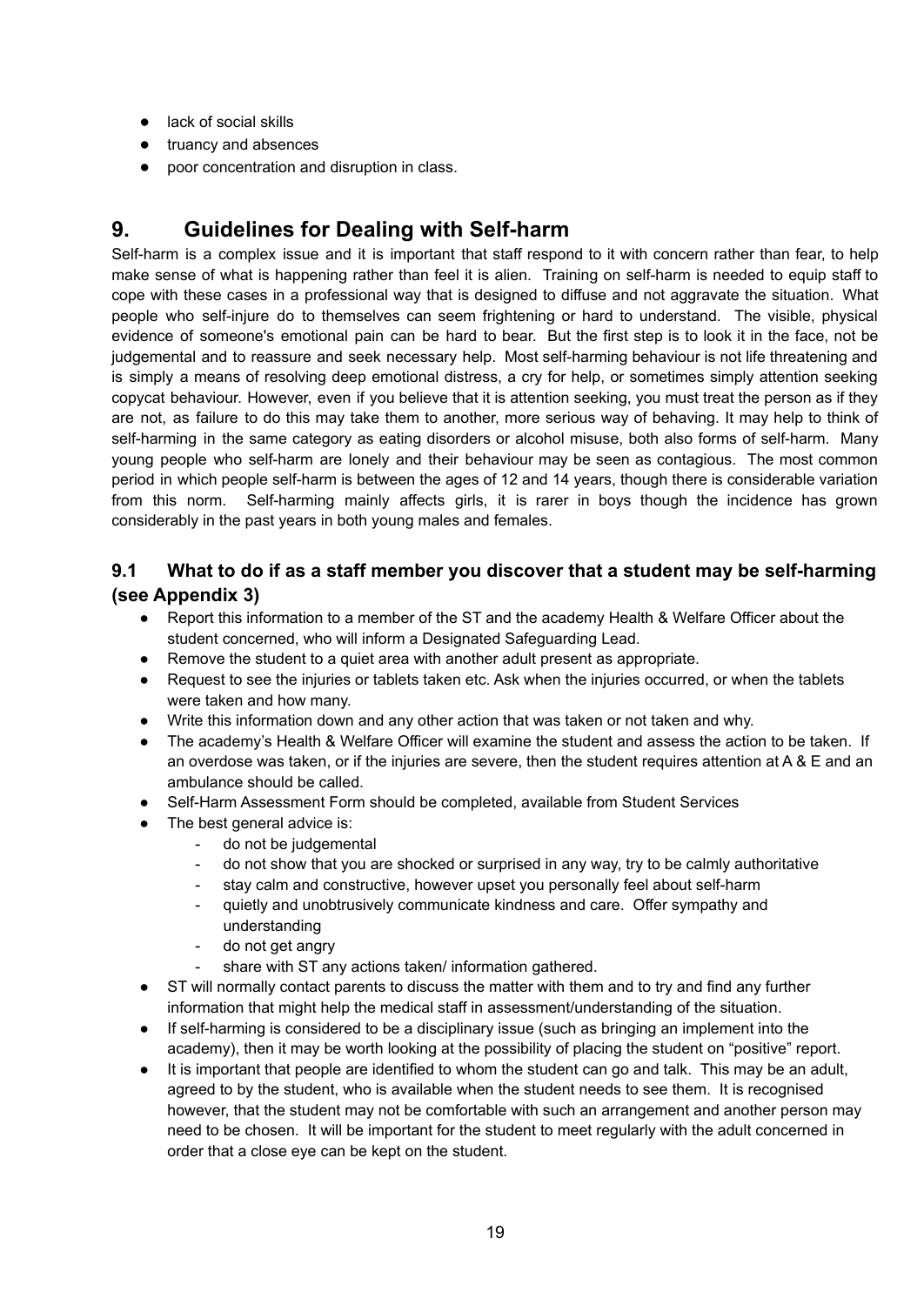As a general rule, it is worth remembering that young people who self- harm will try to avoid detection and will harm themselves covertly. For every one person you find self- harming, there are probably another two that have not been detected. The more serious the "abuse" (please don't assume that everyone who self-harms has been sexually/physically abused) or emotional pain that they are suffering, the more they will hide their injuries, harming themselves in places unlikely to be seen.

# **10. Other Issues**

# **10.1. Honour based abuse (HBA) including, female genital mutilation (FGM), forced marriage and breast ironing**

So-called 'honour-based' abuse (HBA) encompasses crimes which have been committed to protect or defend the honour of the family and/or the community, including Female Genital Mutilation (FGM), forced marriage, and practices such as breast ironing. All forms of so-called HBA are abuse (regardless of the motivation) and should be handled and escalated as such.

# **Female Genital Mutilation (FGM)**

- Female genital mutilation includes procedures that intentionally alter or injure the female genital organs for non-medical reasons. It is a surprisingly common form of abuse in the UK
- FGM is carried out on children between the ages of 0–15, depending on the community in which they live. It is extremely harmful and has short and long term effects on physical and psychological health
- FGM is internationally recognised as a violation of the human rights of girls and women, and is illegal in most countries, including the UK
- The academy takes these concerns seriously and staff will be made aware of the possible signs and indicators that may alert them to the possibility of FGM. Any indication that FGM is a risk, is imminent, or has already taken place will be dealt with under the child protection procedures outlined in this policy
- The Designated Person will make appropriate and timely referrals to the MASH if FGM is suspected. In these cases, parents will not be informed before seeking advice. The case will still be referred to Children's Social Care even if it is against the pupil's wishes.

# **Forced Marriage**

- Forced marriage is where one or both people do not (or in cases of people with learning disabilities, cannot) consent to the marriage and pressure or abuse is used.
- In cases of forced marriage, discussion with the family or any involvement of the family or local community members will often place the child or young person at greater risk of harm. Families should not be approached if forced marriage is suspected.
- Children and young people facing forced marriage often come from very loving families where the parental capacity to provide safety, emotional warmth and stability is excellent. The children are often high achievers at the academy, their health is good, and they are well integrated into the local community and have good relations with the wider family.
- It is important professionals are sensitive to differing family patterns and lifestyles and to child-rearing patterns that vary across different racial, ethnic and cultural groups. At the same time they must be clear that child abuse cannot be condoned for religious or cultural reasons, therefore forced marriage must be responded to as a protection and safeguarding issue.
- There is no specific offence of 'forcing someone to marry'; criminal offences may nevertheless be committed. Perpetrators, usually parents or family members, could be prosecuted for offences including threatening behaviour, assault, kidnap, abduction, threats to kill, imprisonment and murder. Sexual intercourse without consent is rape, regardless of whether this occurs within a marriage or not. Forced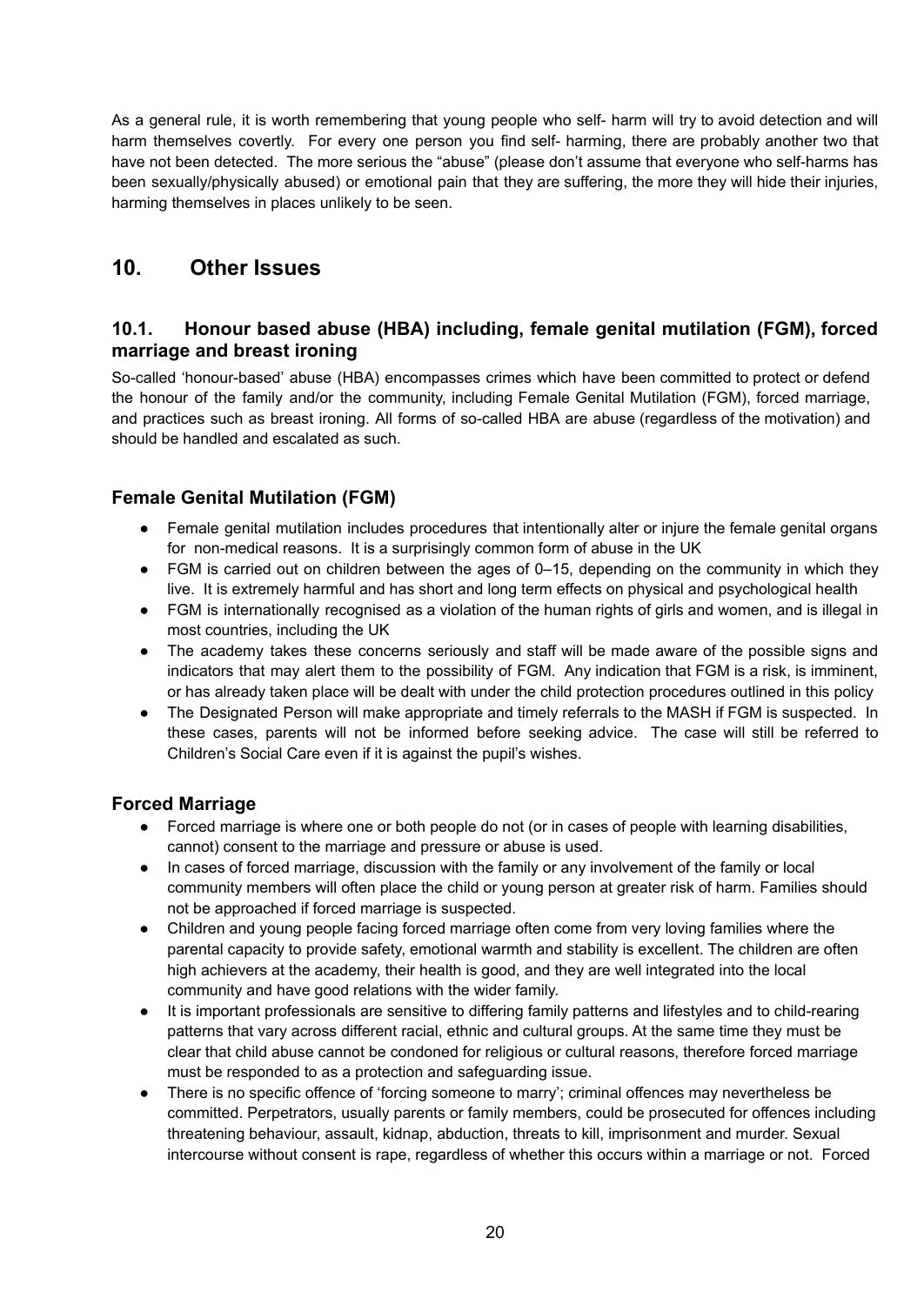marriage is automatically handled as a child protection issue and staff should share information with the DSL quickly when a child is at risk.

Further help and support can be found at [https://karmanirvana.org.uk/,](https://karmanirvana.org.uk/) there is also a UK helpline, 0800 5999 247.

#### **Breast Ironing**

- The practice of breast ironing is seen as a protection to girls by making them seem 'child-like' for longer and reduce the likelihood of pregnancy. Once girls' breasts have developed, they are at risk of sexual harassment, rape, forced marriage and kidnapping.
- Breast ironing is a form of physical abuse that has been condemned by the United Nations and identified as Gender-based Violence.

Where staff are concerned that a child might be at risk of HBA, they must contact the Designated Safeguarding Lead as a matter of urgency.

#### **10.2 Lockdown procedure**

Whilst the academy is unable to cover every possible scenario regarding the need to implement a lockdown (evacuation) procedure, the guidance is aimed to provide some structure and advice in the event of a lockdown and therefore minimise and mitigate risk. The academy will always act in the best possible way to protect all stakeholders and act on the most reliable and up-to-date information available to ensure we safeguard and provide a duty of care to staff, students and visitors.

Lockdown procedures may be activated in response to any number of situations, but some of the more typical may be:

- a reported incident in the local community (with the potential to pose a risk to staff and students in the academy)
- an intruder on the academy site (with the potential to pose a risk to staff and student)
- a warning being received regarding a risk locally, of air pollution (smoke plume, gas cloud etc.)
- a major fire in the vicinity of the academy (fire evacuation procedures, regular practices take place)
- the close proximity of a dangerous dog roaming loose
- the Lockdown Procedure will be shared with staff and students. (See academy's [Lockdown](https://docs.google.com/document/d/1hp2GiJcI_1Wk7v9eqrkE4HHHf0HejITuBqN_8JDnBRE/edit?usp=sharing) Protocol).

#### **Additional Issues**

Students with the following issues will often not cope well at school. They may have similar signs to those who suffer from abuse. Pressures such as exams, bullying, family conflict and domestic abuse may heighten an underlying problem.

#### **10.3 Depression and Mental Health Issues**

Some students who attend the academy are suffering from depression or other mental health problems. Some students attend Child and Adolescent Mental Health Service (CAMHS) or receive other support or counselling. Their work and behaviour may be affected. They may need additional support. If you are concerned about a student then discuss this immediately with a member of the ST or with Rebecca Reynolds who is the Designated Teacher for Mental Health for both staff and students.

#### **10.4 Eating Disorders**

'Eating disorders' describes difficulties people suffer in their attitudes towards food, eating, weight and body shape. Both boys and girls can suffer from an eating disorder.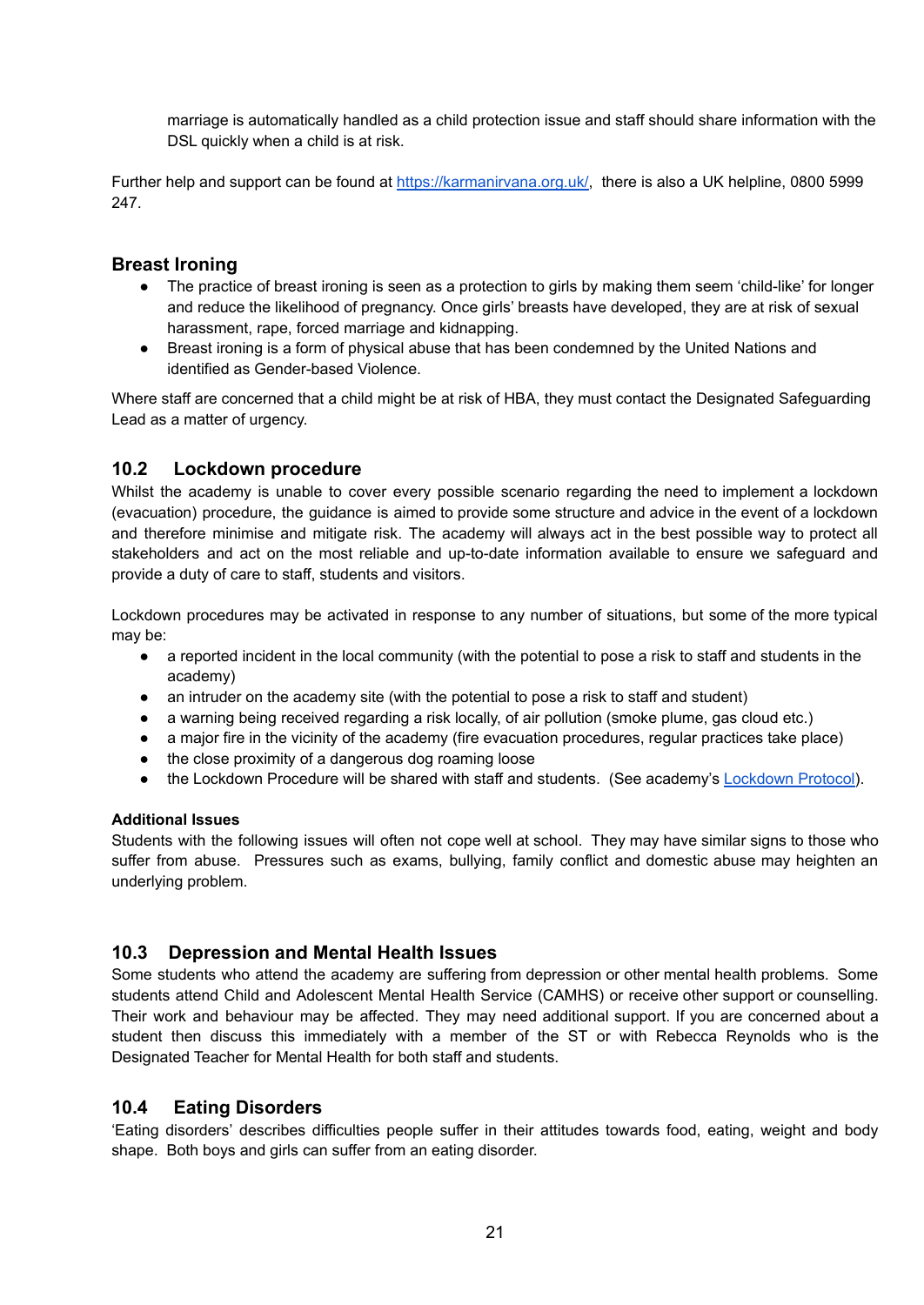Signs can be difficult to spot and different types of eating disorders may have different signs. Some things to look out for include: avoiding the Dining Hall, difficulties with sport, pallid complexions; thin, disappearance after meals, always 'on a diet' and mood swings. They may favour baggy clothes.

If you suspect a student has an eating disorder, do not confront them. Please discuss your concerns with the academy Health & Welfare Officer or academy Counsellor.

# **10.5 Alcohol and Drugs**

Some students do consume drugs and alcohol outside school hours. If you suspect that a student is under the influence of either drugs or alcohol in the academy do not confront them. Please refer such a student to a member of the ST, or his/her Head of Year. A referral to the Young Person's Drug and Alcohol Service (Milton Keynes Council) may be made by the ST if it has been deemed appropriate.

# **10.6 County Lines**

Criminal exploitation of children is a geographically widespread form of harm that is a typical feature of county lines criminal activity: drug networks or gangs groom and exploit children and young people to carry drugs and money from urban areas to suburban areas. Key to identifying potential involvement in county lines are missing episodes, when the victim may have been trafficked for the purpose of transporting drugs and a referral to the National Referral Mechanism should be considered.

Like other forms of abuse and exploitation, county lines exploitation: can affect any child or young person (male or female) under the age of 18 years:

- can affect any vulnerable adult over the age of 18 years;
- can still be exploitation even if the activity appears consensual;
- can involve force and/or enticement-based methods of compliance and is often accompanied by violence or threats of violence;
- can be perpetrated by individuals or groups, males or females, and young people or adults; and;
- is typified by some form of power imbalance in favour of those perpetrating the exploitation. Whilst age may be the most obvious, this power imbalance can also be due to a range of other factors including gender, cognitive ability, physical strength, status, and access to economic or other resources.

Any member of staff who has any concerns about a child or who thinks they may be involved with any of the above should record this on CPOMS and speak to the DSL as a matter of urgency.

# **10.7 Domestic Abuse**

#### **(The definition can be found here: <https://www.legislation.gov.uk/ukpga/2021/17/part/1/enacted>)**

Where there is domestic abuse in a family, the children/young people will always be affected; the longer the violence continues, the greater the risk of significant and enduring harm, which they may carry with them into their adult life and relationships

The DSL is notified of domestic abuse incidents where the police have been called and that involve children and young people on their roll (Thames Valley Police ENCOMPASS programme) and will take appropriate action to ensure children and young people are kept safe. Students will also be monitored and supported by the ST.

The National Domestic Abuse helpline can be called free of charge and in confidence, 24 hours a day on 0808 2000 247.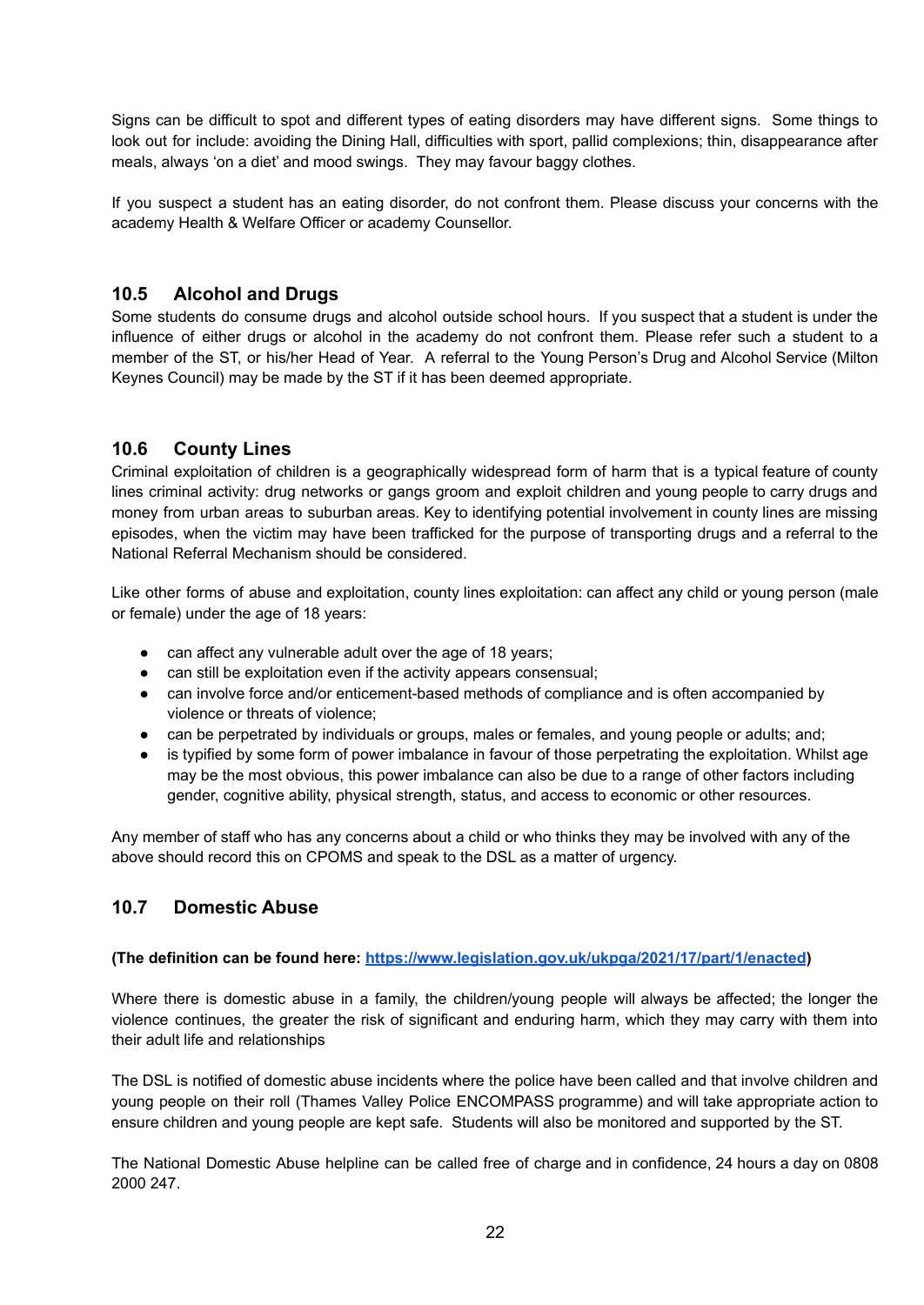# **10.8 Fabricated/Induced Illness**

- The fabrication or induction of illness in children is a relatively rare form of child abuse. It is a condition whereby a child suffers harm through the deliberate actions of her/his main carer and which is attributed by the adult to another cause. The fabrication or induction of illness in children by a parent or carer has been referred to by a number of different terms, most commonly by Munchausen Syndrome by Proxy, Factitious Illness by Proxy or Illness Induction Syndrome.
- Fabricated or Induced Illness by parents or carers can cause significant harm to children. It involves a well-child being presented by a parent or carer as ill or disabled, or an ill or disabled child being presented with a more significant problem than he or she has in reality, and is likely to be suffering harm as a consequence.
- Fabrication or Induced Illness may not necessarily result in the child experiencing physical harm. Where children have not suffered physical harm, there may still be concern about them suffering emotional harm. Children may also suffer emotional harm as a result of an abnormal relationship with their parent or carer.
- The fabrication or induction of illness in children should be dealt with as a child protection issue and dealt with in line with guidelines in this policy. Any concerns around a child should be reported to the MASH by the DSL/ST.

# **10.9 Child Trafficking**

- Child Trafficking is a type of abuse where children are recruited, moved or transported and then exploited, forced to work or sold. Child Trafficking is a criminal offence under Modern Slavery legislation.
- Children can be trafficked into and out of the UK and within the UK itself. Children can be trafficked by their parents, extended family members, known adults from a child's community or by a stranger.
- Child Trafficking needs a child protection response and Multi Agency working. The Academy will follow safeguarding and child protection procedures and would make a referral to Milton Keynes Safeguarding Hub.
- It is important to be able to recognise a child or young person who may have been trafficked particularly those trafficked for benefit fraud, domestic servitude and petty crime. For example a child who has been registered at school by an adult they are not related to and the adult insists on speaking for the child or the child seems nervous around them. Children who have been trafficked may not disclose or display obvious signs or distress or abuse while at school because they feel safe and relaxed there. It is important to ensure the MASH is informed if child trafficking is suspected.

# **10.10 Substance Misuse and Child Protection**

The discovery that a young person is misusing legal or illegal substances or reported evidence of their substance misuse is not necessarily sufficient in itself to initiate child protection proceedings but the academy will consider such action in the following situations:

When there is evidence or reasonable cause:

● to believe the young person's substance misuse may cause him or her to be vulnerable to other abuse such as sexual abuse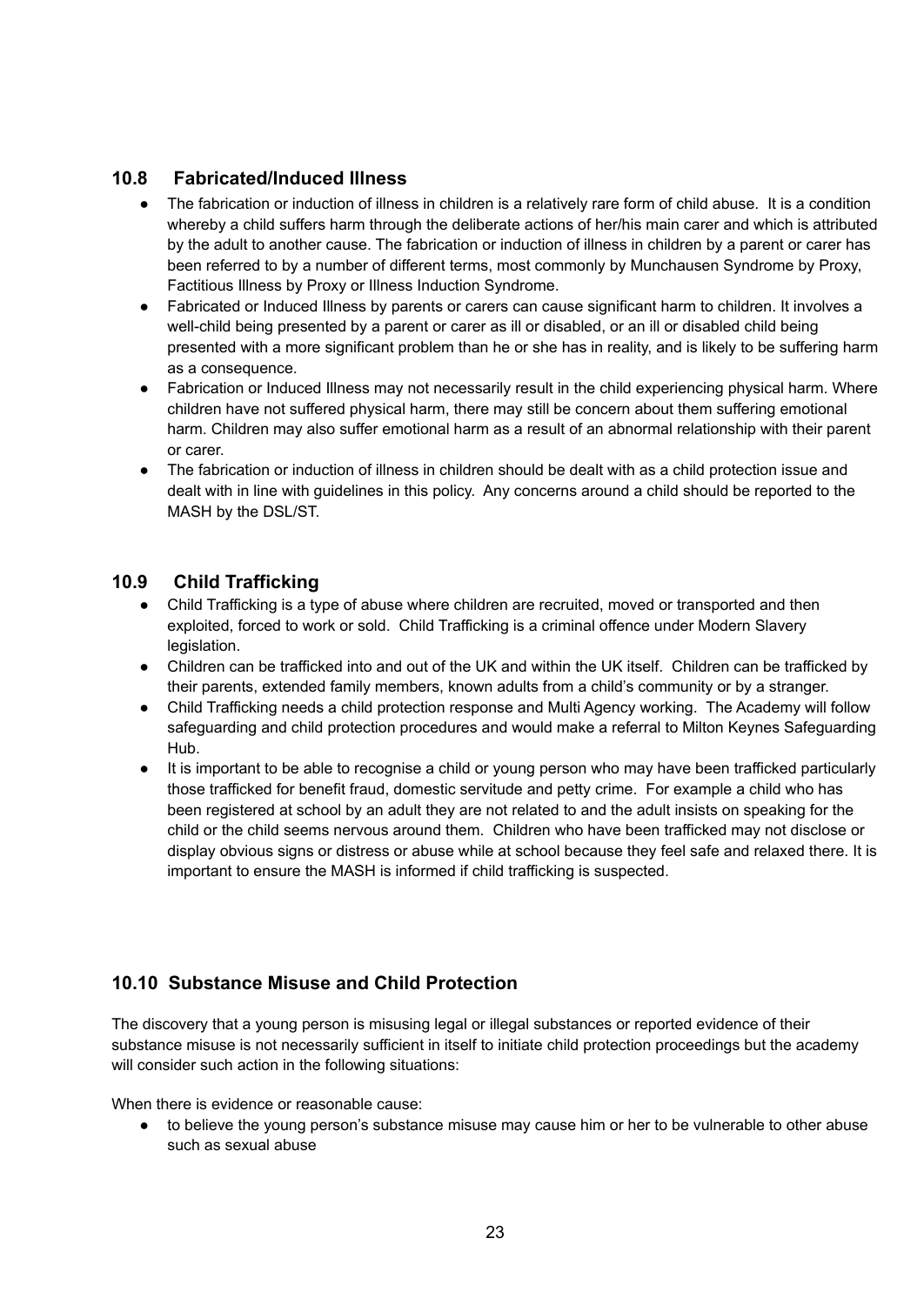- to believe the pupil's substance related behaviour is a result of abuse or because of pressure or incentives from others, particularly adults
- where the misuse is suspected of being linked to parent/carer substance misuse.

# **10.11 Children of Substance Misusing Parents/Carers/Guardians**

Misuse of drugs and/or alcohol is strongly associated with significant harm to children, especially when combined with other features such as domestic violence.

When the academy receives information about drug and alcohol abuse by a child's parents/carers they will follow appropriate procedures detailed in this policy. The MASH will be contacted.

This is particularly important if the following factors are present:

- use of the family resources to finance the parent's dependency, characterised by inadequate food, heat and clothing for the children
- children exposed to unsuitable caregivers or visitors, e.g. customers or dealers
- the effects of alcohol leading to an inappropriate display of sexual and/or aggressive behaviour
- chaotic drug and alcohol use leading to emotional unavailability, irrational behaviour and reduced parental vigilance
- disturbed moods as a result of withdrawal symptoms or dependency
- unsafe storage of drugs and/or alcohol or injecting equipment
- drugs and/or alcohol having an adverse impact on the growth and development of the unborn child

# **10.12 Children with Family Members in Prison**

Approximately 200,000 children in England and Wales have a parent sent to prison each year. These children are at risk of poor outcomes including poverty, stigma, isolation and poor mental health. <https://www.nicco.org.uk/> provides information designed to support professionals working with offenders and their children, to help mitigate negative consequences for those children.

Students whose parents misuse drugs and/or alcohol would be supported and monitored within school by the Safeguarding and Year Teams.

#### **10.13 Prevent**

- Children are vulnerable to extremist ideology and radicalisation.
- Extremism is the vocal or active opposition to our fundamental values, including the rule of law, individual liberty and the mutual respect and tolerance of different faiths and beliefs.
- Radicalisation refers to the process by which a person comes to support terrorism and extremist ideologies associated with terrorist groups.
- Staff should use their judgment in identifying children who may be at risk of radicalisation and liaise with the DSL who may consider making a referral to the Channel programme**.**
- Channel provides support at an early stage to those vulnerable to being drawn into terrorism. Schools can make referrals for those vulnerable to radicalization. It is voluntary. The Prevent duty under section 26 of the Counter-Terrorism and Security Act 2015 is the need to prevent people being drawn into terrorism, (par. 57-76 Revised Prevent duty guidance: for England and Wales). Also, see the academy's Prevention of [Radicalisation](https://drive.google.com/file/d/1EgF-Io4W6T-UWoW_k9u7svDBDHv3Cscm/view?usp=sharing) Policy**.**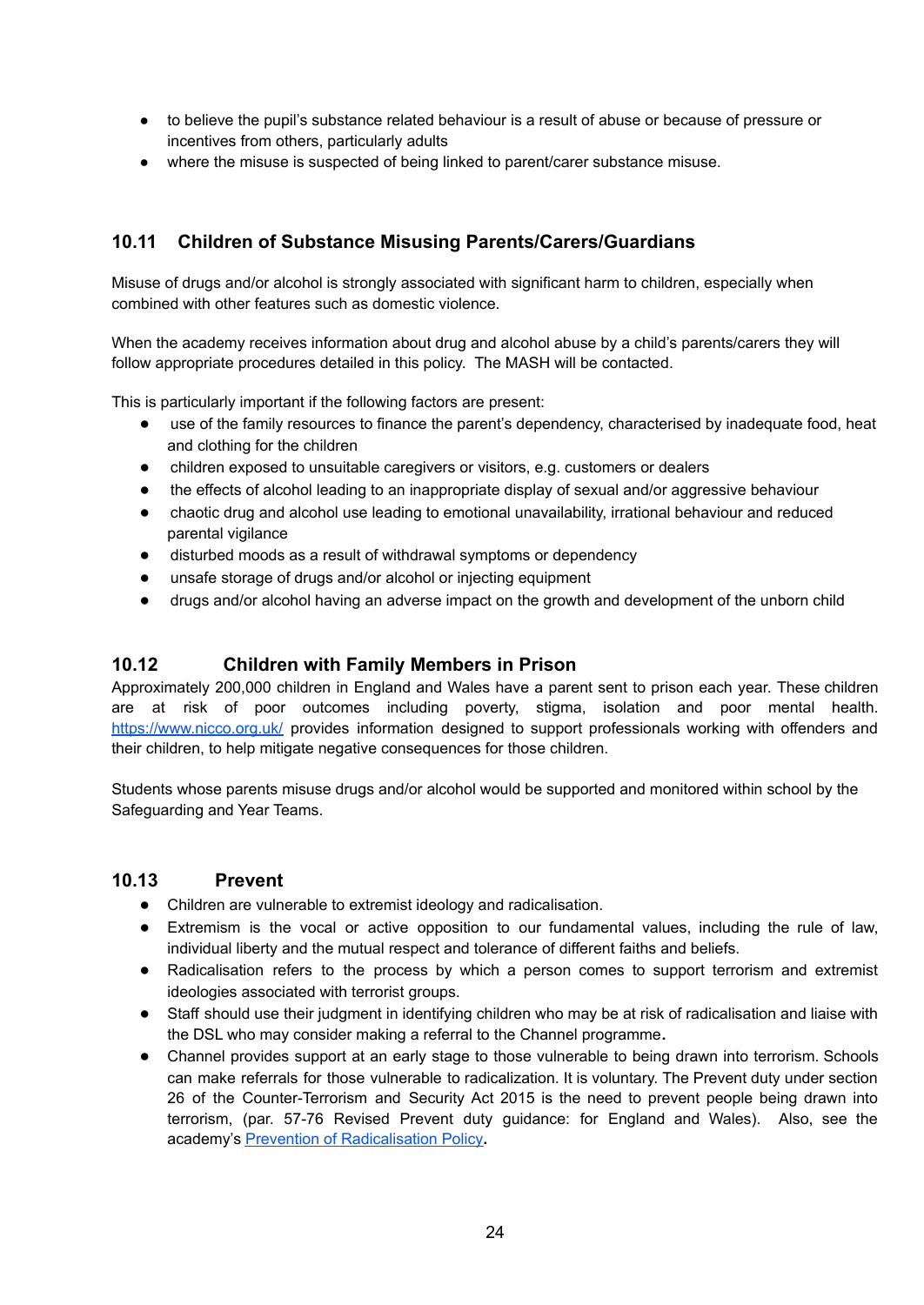# **10.14 Children with a Social Worker**

- At Lord Grey Academy, we recognise that when a child has a social worker, it is an indicator that the child is more at risk than most students.
- This may mean that they are more vulnerable to further harm, as well as facing educational barriers to attendance, learning, behaviour and poor mental health.
- We take these needs into account when making plans to support students who have a social worker.
- Lord Grey Academy maintains an up to date tracking spreadsheet for all students who have a social worker. The ST uses this knowledge to discuss any concerns at the weekly safeguarding panel meeting

# **10.15 Up Skirting**

'Up skirting' typically involves taking a picture under a person's clothing without them knowing, with the intention of viewing their genitals or buttocks to obtain sexual gratification, or cause the victim humiliation, distress or alarm. It is now a criminal offence. See link in [KCSIE](https://www.gov.uk/government/publications/keeping-children-safe-in-education--2) 2021 update. KCSIE

# **10.16 Complaints and allegations made against staff including governors, volunteers, supply teachers and agency staff.**

We recognise that children cannot be expected to raise concerns in an environment where staff fail to do so. All staff should be aware of their duty to raise concerns, where they exist, about the management of child protection, which may include the attitude or actions of colleagues. At Lord Grey Academy we recognise the possibility that adults working in the school may harm children, including governors, volunteers, supply teachers and agency staff. Any concerns about the conduct of other adults in the school should be taken to the headteacher without delay; any concerns about the headteacher should go straight to the Chair of Governors who can be contacted by emailing [Jennie.Cronin@lordgrey.org.uk](mailto:Jennie.Cronin@lordgrey.org.uk)

In no circumstances will Lord Grey Academy decide to cease to use a supply teacher due to safeguarding concerns, without finding out the facts and, If it becomes necessary to consult outside the school, in the first instance contacting the LADO following the Whistleblowing Policy. This includes all governors, volunteers, supply teachers and agency staff.

Any low-level concern should be reported to the Safeguarding Team. These include;

- being over friendly with children
- having favourites
- taking photographs of children on their mobile phone
- engaging with a child on a one-to-one basis in a secluded area or behind a closed door
- using inappropriate sexualised, intimidating or offensive language

Low level concerns are recorded in the low level concerns tracking sheet, outlining the concern, the action taken, if the LADO was called, and the advice given.

This will include:

- name\* of individual sharing their concerns
- details of the concern
- context in which the concern arose
- action taken

(\* if the individual wishes to remain anonymous then that should be respected as far as reasonably possible)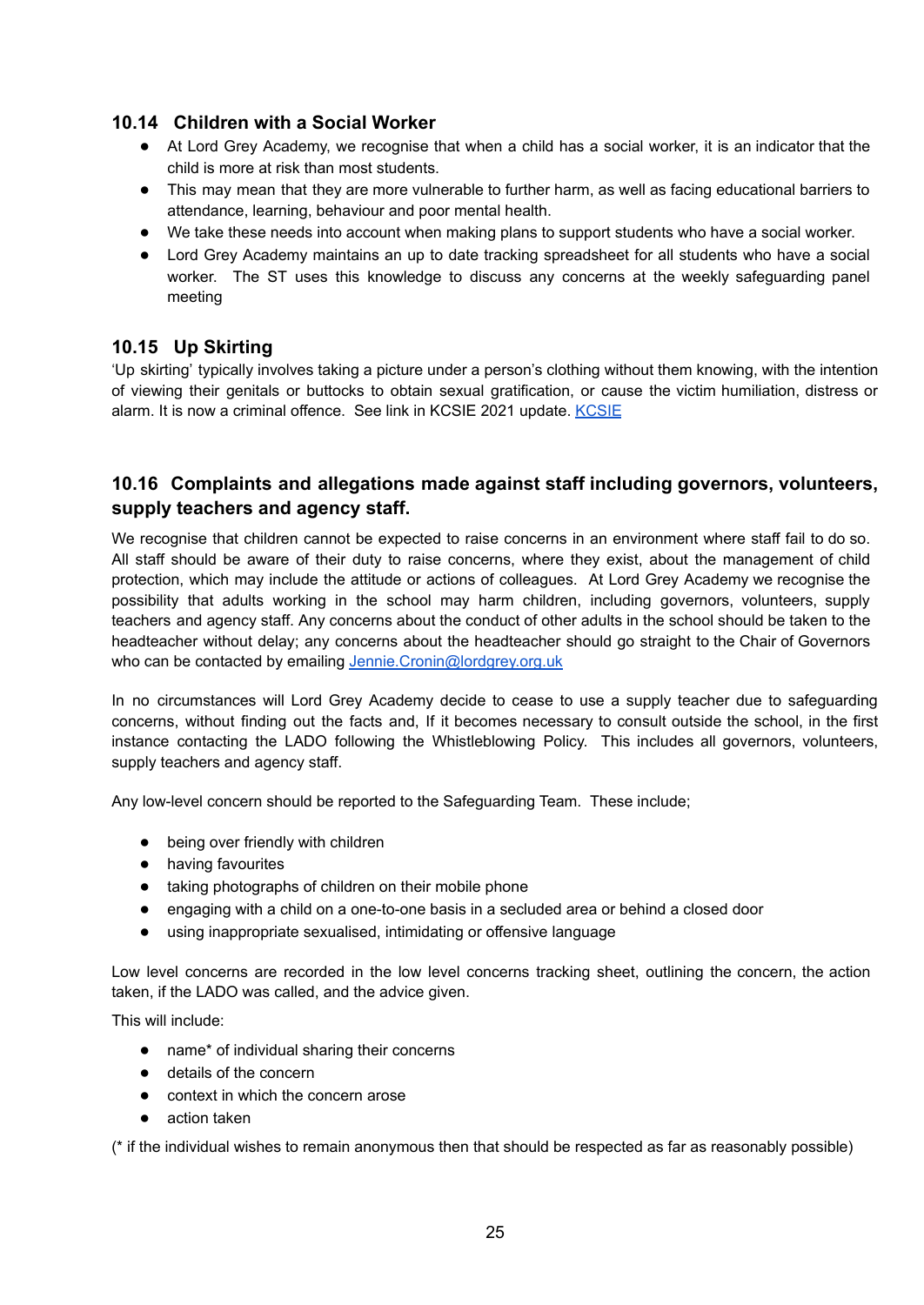Records are kept confidential, held securely and comply with the Data Protection Act 2018. Lord Grey Academy follows the recommendation that these records are kept at least until the individual leaves their employment.

Records are reviewed so that potential patterns of concerning, problematic or inappropriate behaviour can be identified.

# **10.17 Online Safety and Social Media**

#### **Lord Grey Academy uses the new classification of online risk – the 4Cs**

The new CO:RE (Child Online, Evidence and Research, 4Cs classification recognises that online risks arise when a child:

- engages with and/or is exposed to potentially harmful **CONTENT**;
- experiences and/or is targeted by potentially harmful **CONTACT**;
- witnesses, participates in and/or is a victim of potentially harmful **CONDUCT**;
- is party to and/or exploited by a potentially harmful **CONTRACT**.

| C O<br>R E        | <b>Content</b><br>Child as recipient                                                 | <b>Contact</b><br>Child as participant                                                             | <b>Conduct</b><br>Child as actor                                                            | <b>Contract</b><br>Child as consumer                                                               |
|-------------------|--------------------------------------------------------------------------------------|----------------------------------------------------------------------------------------------------|---------------------------------------------------------------------------------------------|----------------------------------------------------------------------------------------------------|
| <b>Aggressive</b> | Violent, gory, graphic,<br>racist, hateful and<br>extremist content                  | Harassment, stalking,<br>hateful behaviour,<br>unwanted surveillance                               | Bullying, hateful or<br>hostile peer activity e.g.<br>trolling, exclusion,<br>shaming       | Identity theft, fraud,<br>phishing, scams,<br>gambling, blackmail,<br>security risks               |
| <b>Sexual</b>     | Pornography (legal and<br>illegal), sexualization of<br>culture, body image<br>norms | Sexual harassment, sexual<br>grooming, generation and<br>sharing of child sexual<br>abuse material | Sexual harassment, non-<br>consensual sexual<br>messages, sexual<br>pressures               | Sextortion, trafficking for<br>purposes of sexual<br>exploitation, streaming<br>child sexual abuse |
| <b>Values</b>     | Age-inappropriate<br>user-generated or<br>marketing content,<br>mis/disinformation   | Ideological persuasion,<br>radicalization and<br>extremist recruitment                             | Potentially harmful user<br>communities e.g. self-<br>harm, anti-vaccine, peer<br>pressures | Information filtering,<br>profiling bias,<br>polarisation, persuasive<br>design                    |
| Cross-<br>cutting |                                                                                      | Privacy and data protection abuses, physical and mental health risks, forms of discrimination      |                                                                                             |                                                                                                    |

Lord Grey Academy uses appropriate software that prevents unauthorised access to illegal websites. It also prevents access to inappropriate websites; what is appropriate or inappropriate is determined by the age of the user and is reviewed in response to an incident. There are school variations in terms of how online use, by staff and students, is monitored. IMPERO is used and provides weekly reports to the DSL of internet usage of safeguarding themes (such as self-harm, depression, radicalisation). Individual concerns are reported to the DSL immediately for further investigation and recorded on CPOMS.

All staff must retain a professional profile on any website or social media as follows:

- staff should at no time post anything regarding students, their parents/carers/families or other staff;
- staff must be conscious at all times of the need to keep personal and professional lives separate and maintain professionalism whilst using social media networking sites;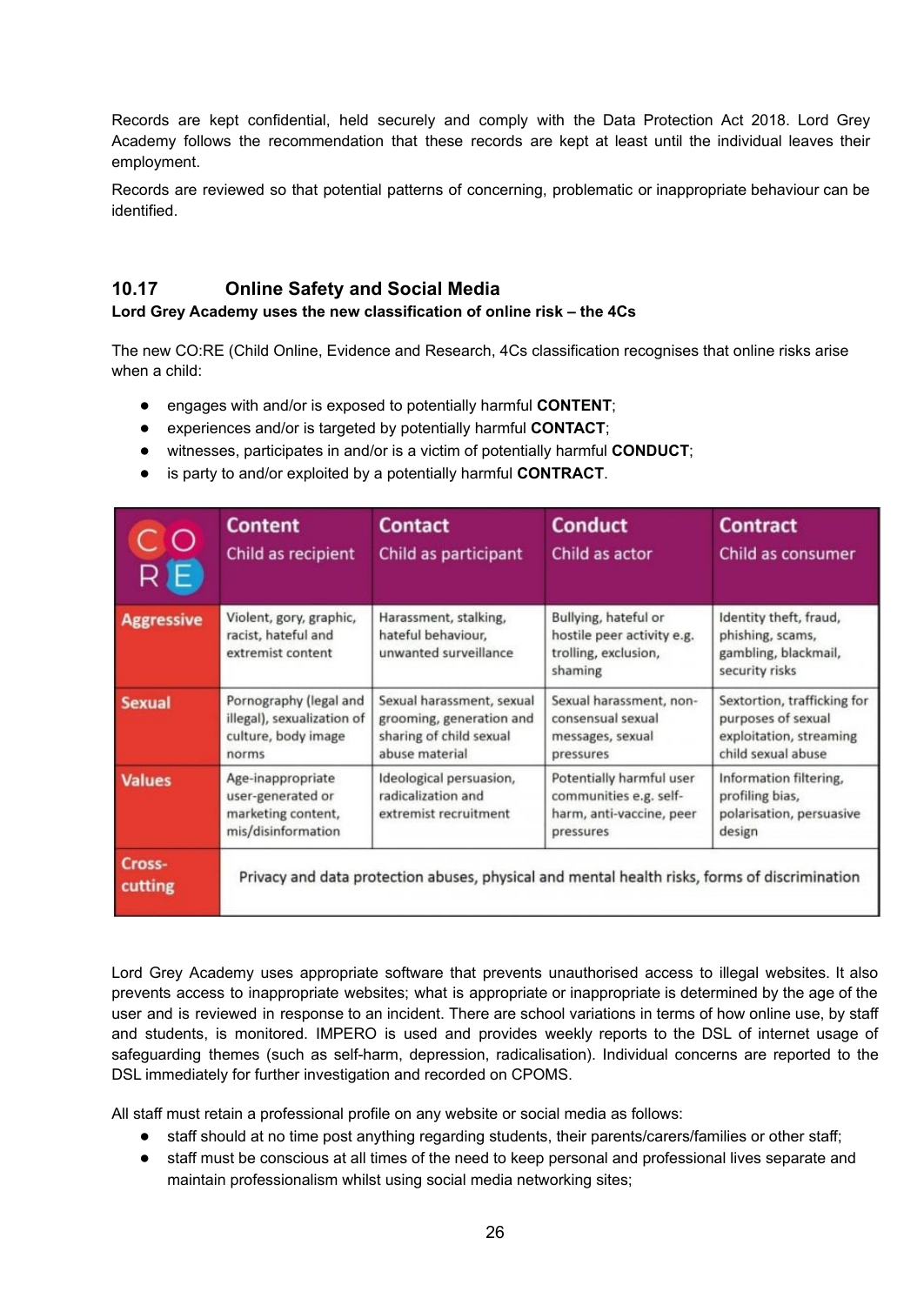- staff should not accept friends requests from a person believed to be a parent, a pupil, or an ex-student, except in circumstances where a member of staff already has personal contact with a parent outside of school (e.g. through a club);
- anyone posting remarks which breach confidentiality or are deemed to be of a detrimental nature to Lord Grey Academy or other employees may be subject to disciplinary proceedings;
- any employee, who becomes aware of social networking activity that would be deemed distasteful, should make a member of the Leadership Team aware.
- online safety training will be provided for staff during the school year

Where there is suspicion that material on a mobile phone may be unsuitable, or may constitute evidence relating to a criminal offence, the guidelines set out in the Disciplinary Procedure for academy staff will be followed.

- Images must be used in accordance with the Data Protection Act 1998.
- Mobile phones, cameras, tablets and recording equipment should only be used where two or more staff members are present and not in areas where intimate care is carried out.
- It is not appropriate to take photographs of bruising or injuries on a child for child protection concerns.
- School mobile phones, cameras, tablets and recording equipment remain the property of the school at all times.

Students receive ongoing education through PHSE/Tutor time, assemblies, thematic days and teaching about the risks of social media in relation to keeping safe online whilst out of school. Online safety sessions are also provided for parents. With emerging technology there is a real potential for abuse. Risks associated with user interactive services are:

- cyberbullying
- grooming and potential abuse by online predator
- exposure to inappropriate content, including racist and self-hate content as well as pornography
- exposure to sharing of nudes or semi-nude images, (Youth Produced Sexual Imagery, sexting)
- privacy issues associated with posting personal information that can identify and locate a child
- privacy issues associated with adults posing as young people and using social media to contact other young people and inappropriate contact with a young person by a trusted adult.

Lord Grey Academy has maintained individual school/department/subject Twitter and Facebook accounts and a website which are used to share information relating specifically to school activities and events. Even with a controlled site there are difficulties, and information needs to be considered and appropriate. Lord Grey Academy is mindful of the importance that information displayed should follow normal conventions of safe behaviour. There should be no postings that will compromise staff, governors' or volunteers' own personal information boundaries and relationships:

- anything that is posted as text, photos, pictures and video clips on sites may be shared with and saved by people other than those for whom it was intended;
- once information is posted online individuals have little control over it and it could go well beyond the original purpose:
- there should be no images of young people on the site without prior permission.

# **10.18 Children Missing in Education**

In response to the guidance in Keeping Children Safe in Education (2021) the school has:

● staff who understand what to do when children do not attend regularly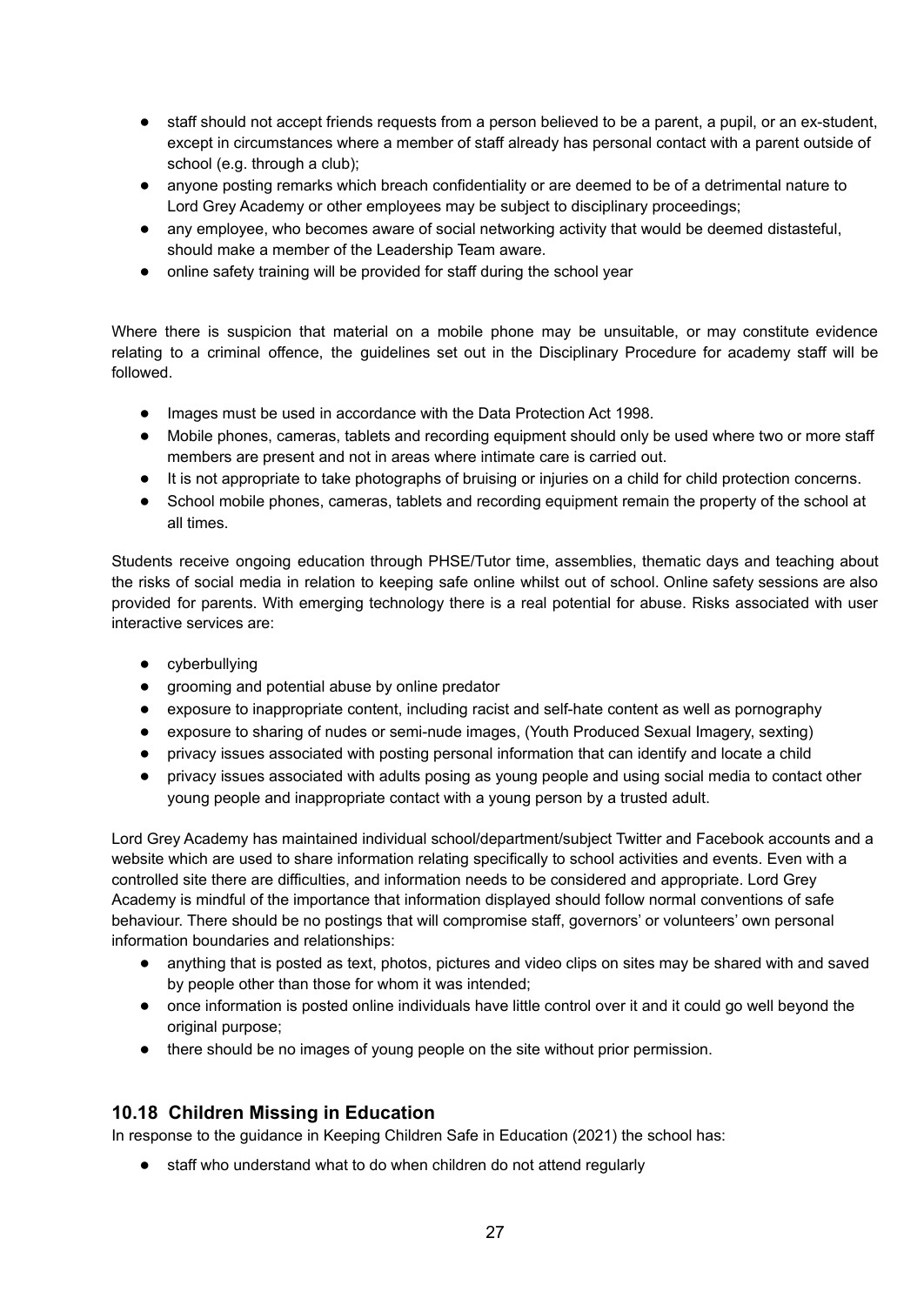- appropriate policies, procedures and responses for pupils who go missing from education (especially on repeat occasions).
- staff who know the signs and triggers for travelling to conflict zones, FGM and forced marriage.
	- procedures to inform the local authority when we plan to take pupils off-roll when they:
		- leave school to be home educated
		- move away from the school's location
		- remain medically unfit beyond compulsory school age
		- are in custody for four months or more (and will not return to school afterwards); or are permanently excluded

We will ensure that pupils who are expected to attend the school, but fail to take up the place will be referred to the local authority.

When a student leaves the school, we will record the name of the student's new school and their expected start date.

# **10.19 Concealed Pregnancy**

A concealed pregnancy is when a female knows she is pregnant but does not tell any health professional; **or** when she tells another professional but conceals the fact that she is not accessing antenatal care; **or** when a pregnant female tells another person or persons and they conceal the fact from all health agencies.

There are several signs to look out for that may give rise to suspicion of concealed pregnancy:

- increased weight or attempts to lose weight:
- wearing uncharacteristically baggy clothing;
- concerns expressed by friends;
- repeated rumours around school or college;
- uncharacteristically withdrawn or moody behaviour.

Where suspicion arises staff should refer the suspicion to the DSL. Every effort should be made to encourage the young female to discuss the situation and a referral call to the MK MASH will be made. Consideration should be given to the balance of need to preserve confidentiality and the potential concern for the unborn child and the mother's health and wellbeing. Where there is a suspicion that a pregnancy is being concealed it is necessary to share this information with other agencies, irrespective of whether consent to disclose can be obtained.

The DSL may feel the matter can be resolved through discussion with the parents of the young woman. However this will need to be a matter of professional judgment and will clearly depend on individual circumstances including relationships with parents. It may be felt that the young female will not admit to her pregnancy because she has genuine fear about her parent's reaction, or there may be other aspects about the home circumstances that give rise to concern. If this is the case then a referral to MK MASH should be made without speaking to the parents first.

Where there is strong suspicion of a concealed or denied pregnancy, it is necessary to share this irrespective of whether consent to disclose can be obtained or has been given. In these circumstances the welfare of the unborn child will override the mother's right to confidentiality. A referral should be made to MK MASH.

# **10.20 Children with special educational needs or disabilities (SEND) or certain health conditions can face additional safeguarding challenges.**

Children with special educational needs or disabilities (SEND) or certain health conditions can face additional safeguarding challenges. Additional barriers can exist when recognising abuse and neglect in this group of children.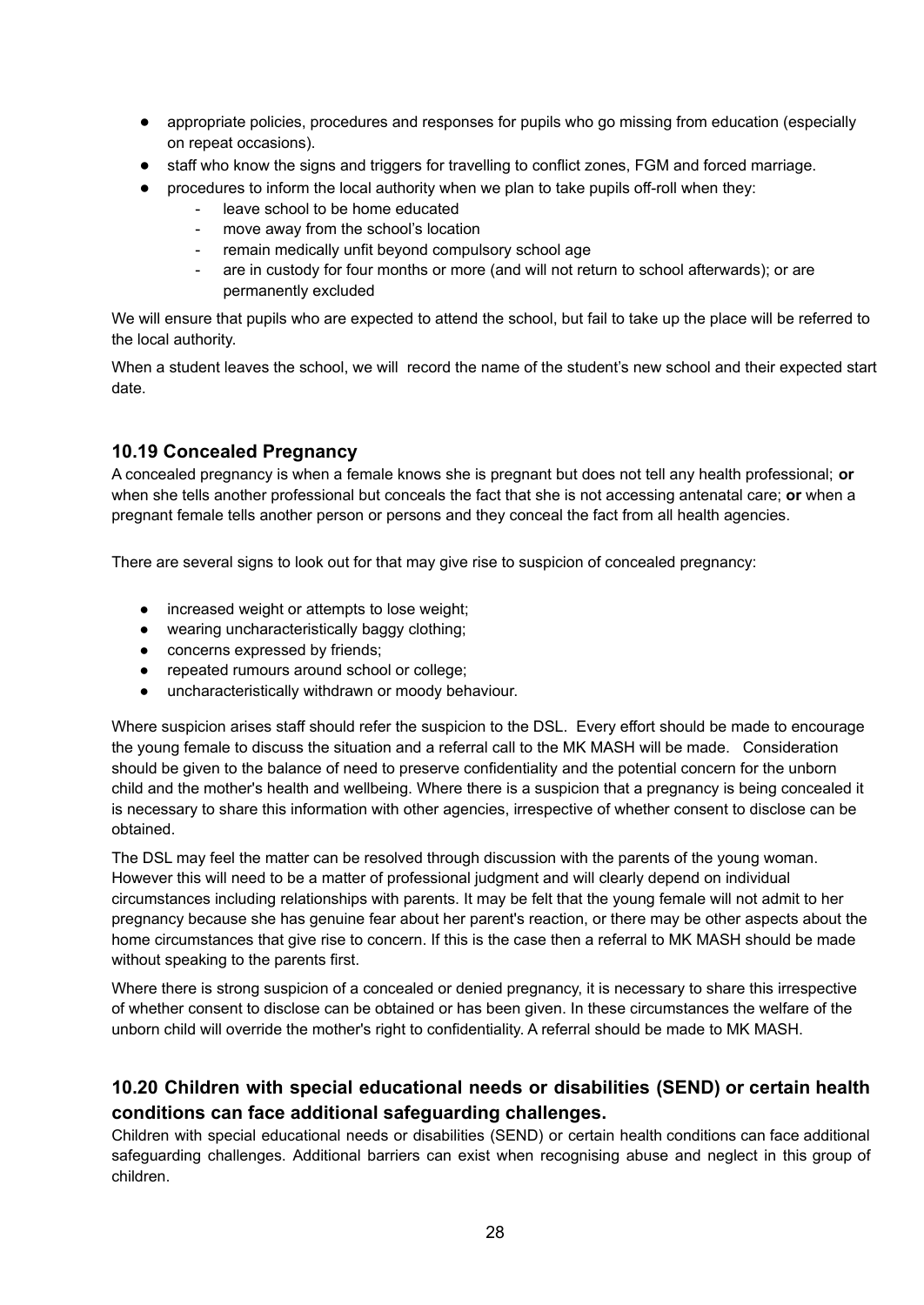These can include:

- assumptions that indicators of possible abuse such as behaviour, mood and injury relate to the child's condition without further exploration;
- these children being more prone to peer group isolation or bullying (including prejudice-based bullying) than other children;
- the potential for children with SEND or certain medical conditions being disproportionately impacted by behaviours such as bullying, without outwardly showing any signs; and
- communication barriers and difficulties in managing or reporting these challenges

At Lord Grey Academy we provide extra pastoral support and attention for these children, along with ensuring any appropriate support for communication is in place, for example by having named lead Learning Support Assistants, involving home in regular review meetings and reviewing individual provision regularly and ensuring that all staff have an awareness of students identified with additional needs.

# **11. Whistleblowing**

If there is any concern about the safeguarding practices at Lord Grey Academy, call the NSPCC Whistleblowing advice line on: Tel 0808 800 5000 or Email: help@nspcc.org.uk or follow this link for further guidance: [Whistleblowing](https://www.nspcc.org.uk/keeping-children-safe/reporting-abuse/dedicated-helplines/whistleblowing-advice-line/) Advice Line

# **12. Key Contacts**

If you are unable to find a member of the Safeguarding Team and you feel there is a risk of a student being harmed then please phone the MASH and seek advice or telephone the Police on 999. Do not wait until the next day.

| To make a referral or consult regarding concerns<br>about a child                                                                                            | Milton Keynes Council Multi-Agency Safeguarding Hub<br>(MASH)<br>Telephone: 01908 253169 or 253170 during office hours<br><b>OR</b><br><b>Emergency Social Work Team</b><br>Telephone: 01908 265545 out of office hours<br>Email: children@milton-keynes.gov.uk |
|--------------------------------------------------------------------------------------------------------------------------------------------------------------|-----------------------------------------------------------------------------------------------------------------------------------------------------------------------------------------------------------------------------------------------------------------|
| For allegations about people who work with<br>children                                                                                                       | Contact MILTON KEYNES COUNCIL MASH as above or<br>Jo Clifford, Local Authority Designated Office (LADO)<br>Telephone: 01908 254306<br>Email: lado@Milton-keynes.gov.uk                                                                                          |
| For information about safeguarding training for<br>academies and education settings.                                                                         | Leadership and Governance Services<br>Telephone: 01908 253787                                                                                                                                                                                                   |
| For general queries regarding safeguarding                                                                                                                   | MKC Children & Families Head of Safeguarding:<br>Telephone: 01908 254307<br>Email: jo.hooper@milton-keynes.gov.uk                                                                                                                                               |
| <b>Milton Keynes Safeguarding Partnership</b><br>Detailed information and guidance about<br>safeguarding children and inter-agency training<br>opportunities | http://www.mkscb.org/policy-procedures/                                                                                                                                                                                                                         |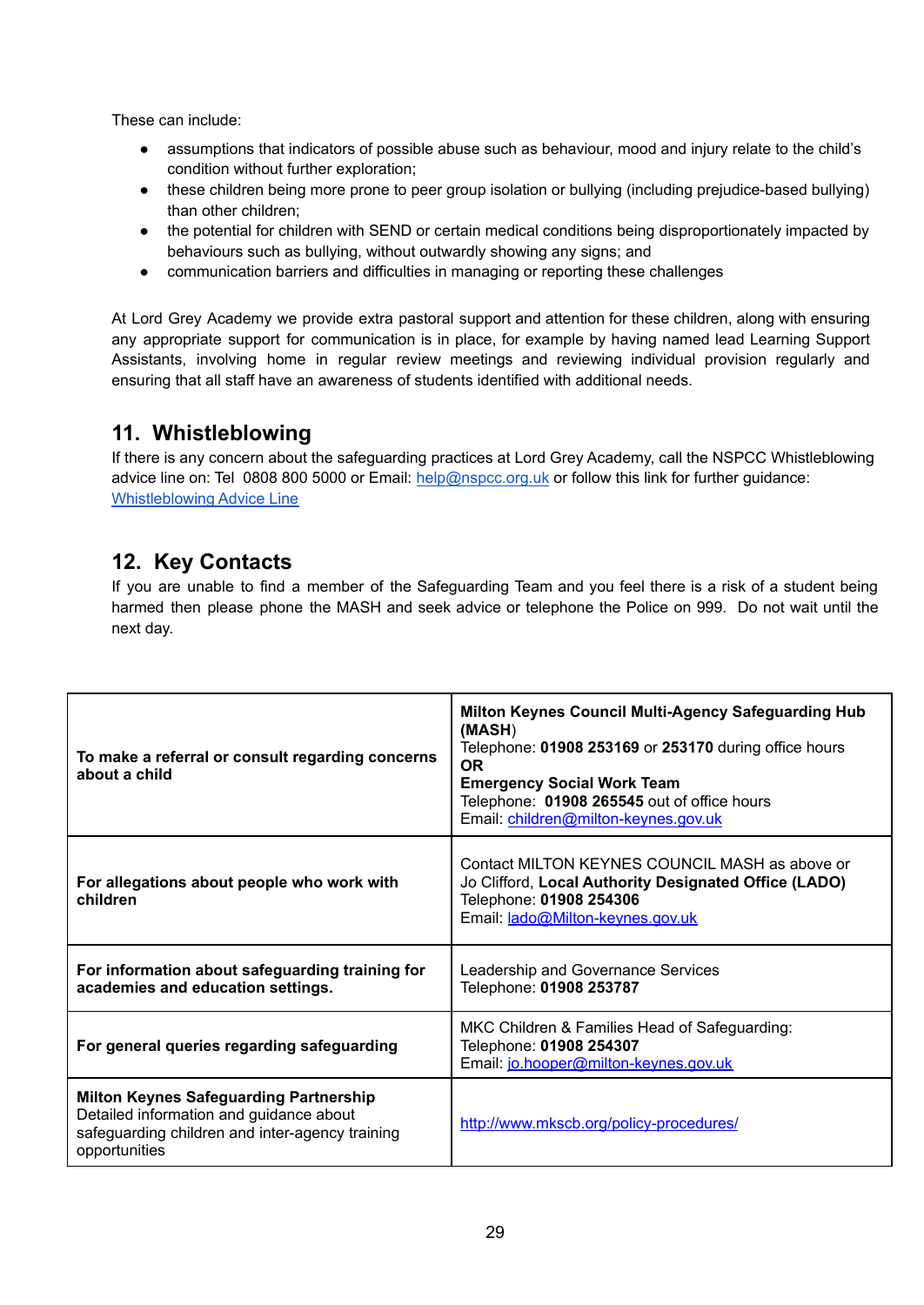# **13. Changes Log**

| <b>Section Changed</b>                                                                                                                                                                                   | Paragraph                                                   | Changed by                    | When change made |
|----------------------------------------------------------------------------------------------------------------------------------------------------------------------------------------------------------|-------------------------------------------------------------|-------------------------------|------------------|
| Updates following legislation<br>changes                                                                                                                                                                 | Throughout                                                  | Nigel Handyside               | 10/09/2019       |
| Further updates in line with<br>internal school changes in role,<br>updated weblinks and the<br>addition of sections on on-line<br>safety and social media<br>(update) and allegations against<br>staff. | Throughout                                                  | Nigel Handyside               | 10.10.2019       |
| All sections in light of KCSIE<br>2020 September                                                                                                                                                         | Throughout                                                  | Rob Page & Nigel<br>Handyside | 17.07.2020       |
| Updates following legislation<br>changes and updated KCSIE<br>2021/22                                                                                                                                    | Throughout                                                  | Rob Page                      | September 2021   |
| Removed staff members who<br>have left Lord Grey, and added<br>staff members who have joined<br>Lord Grey                                                                                                | <b>Key Contacts</b><br>Safeguarding and Child<br>Protection | Rob Page                      | May 2022         |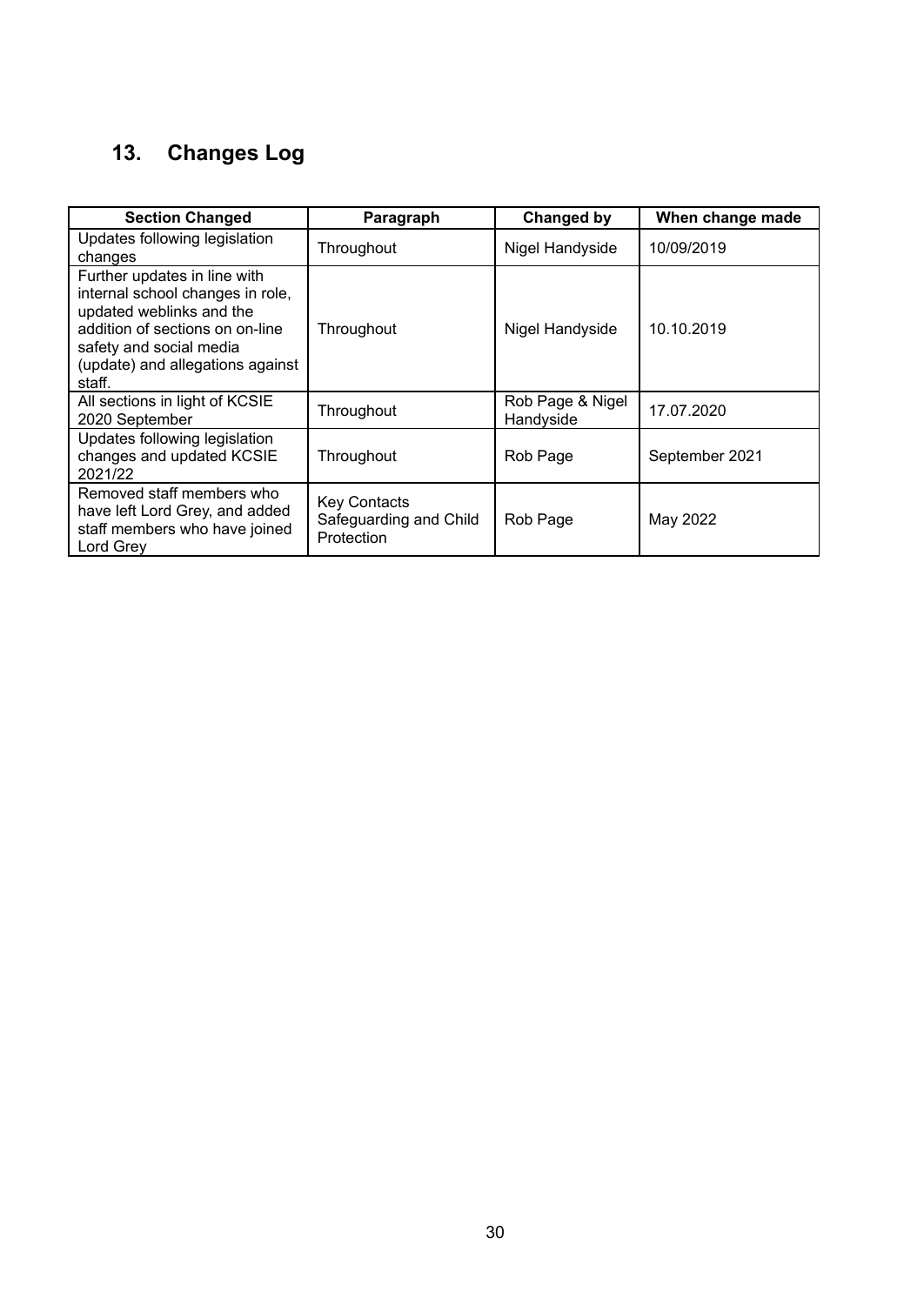# **14. Spontaneous Disclosure to Member of Staff Appendix 1**

The time taken on each of the flow charts should be the shortest possible and completed on the day that the issue was raised at the very lastest.

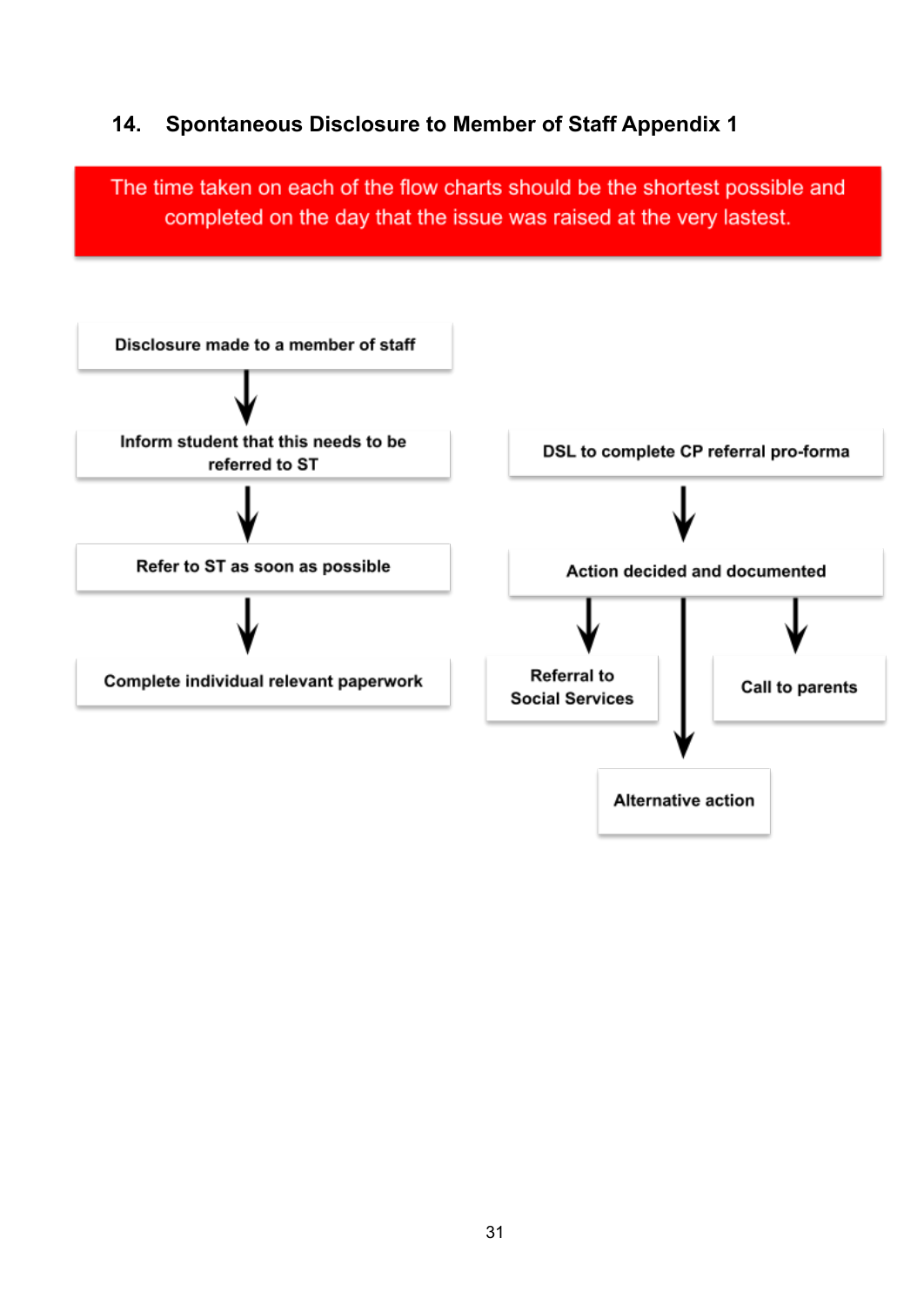# **15. Concern of Suspected Abuse Appendix 2**

The time taken on each of the flow charts should be the shortest possible and completed on the day that the issue was raised at the very lastest.